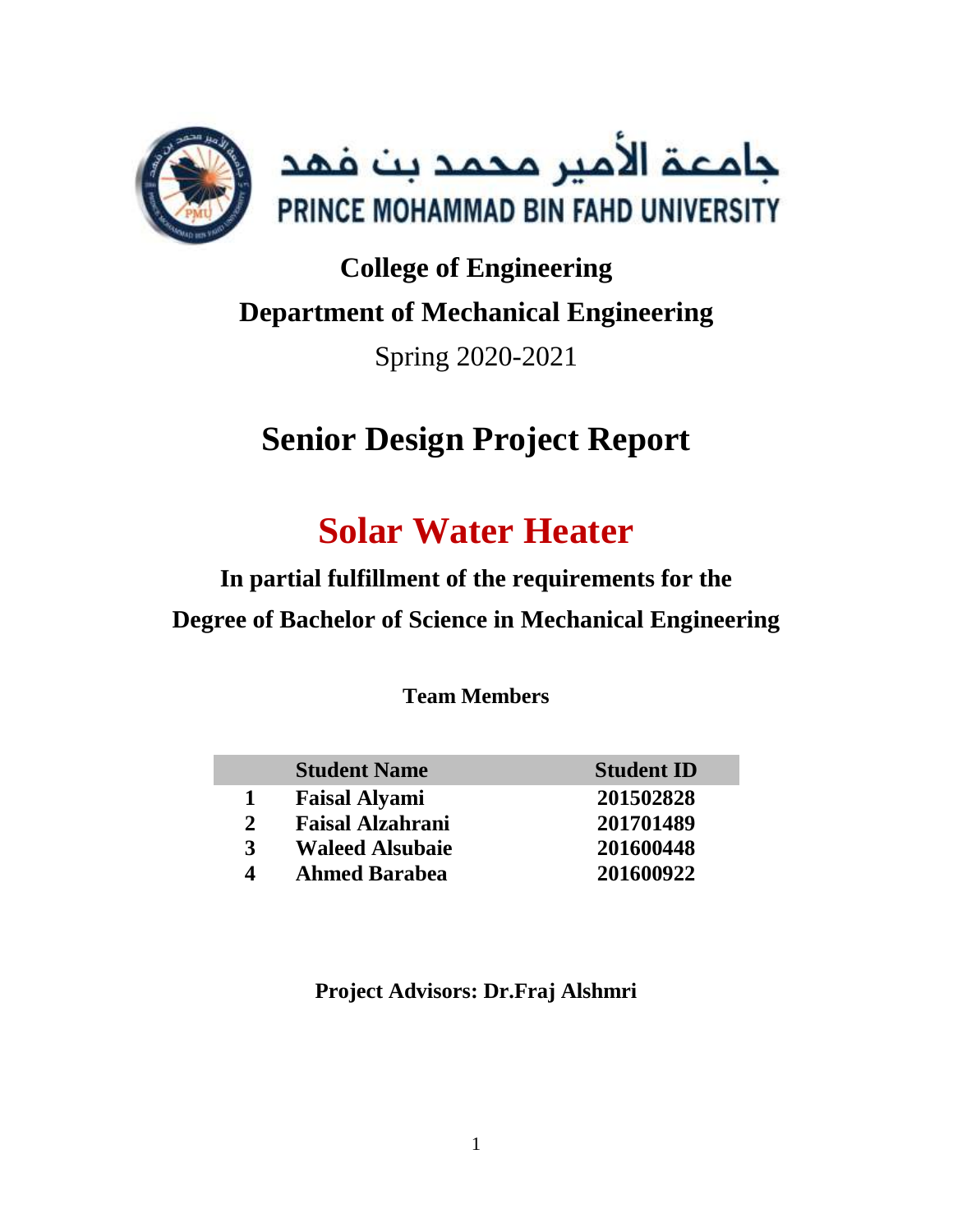#### **Abstract**

<span id="page-1-0"></span>Solar energy is getting popular nowadays. Most of the technologies have been developed which made solar energy a cheaper and reliable source of energy. Due to pollution and other factors, solar has become the most popular source of energy. Along with power generation, now water heaters are also developed which are working on the solar technology. It is a reliable method and can be used in areas which do not have access to wood, coal and gas.

This project is based on design and fabrication of solar water heater. In this project, active water heaters are employed which w in work indirect way. Flat plate collectors are designed according to needs and environmental constraints. A comprehensive study of solar water heaters was presented in Chapter 2. Based upon this study, a reliable and cost-effective solar water was designed. All the dimensions and design diagrams are presented in the relevant chapter. Economic evaluation of the project is also presented in the design chapter. Local materials and manufacturing methods were used to fabricate the solar water heater to limit the cost of project. At the end impact of the project was discussed on social, economic and environmental grounds.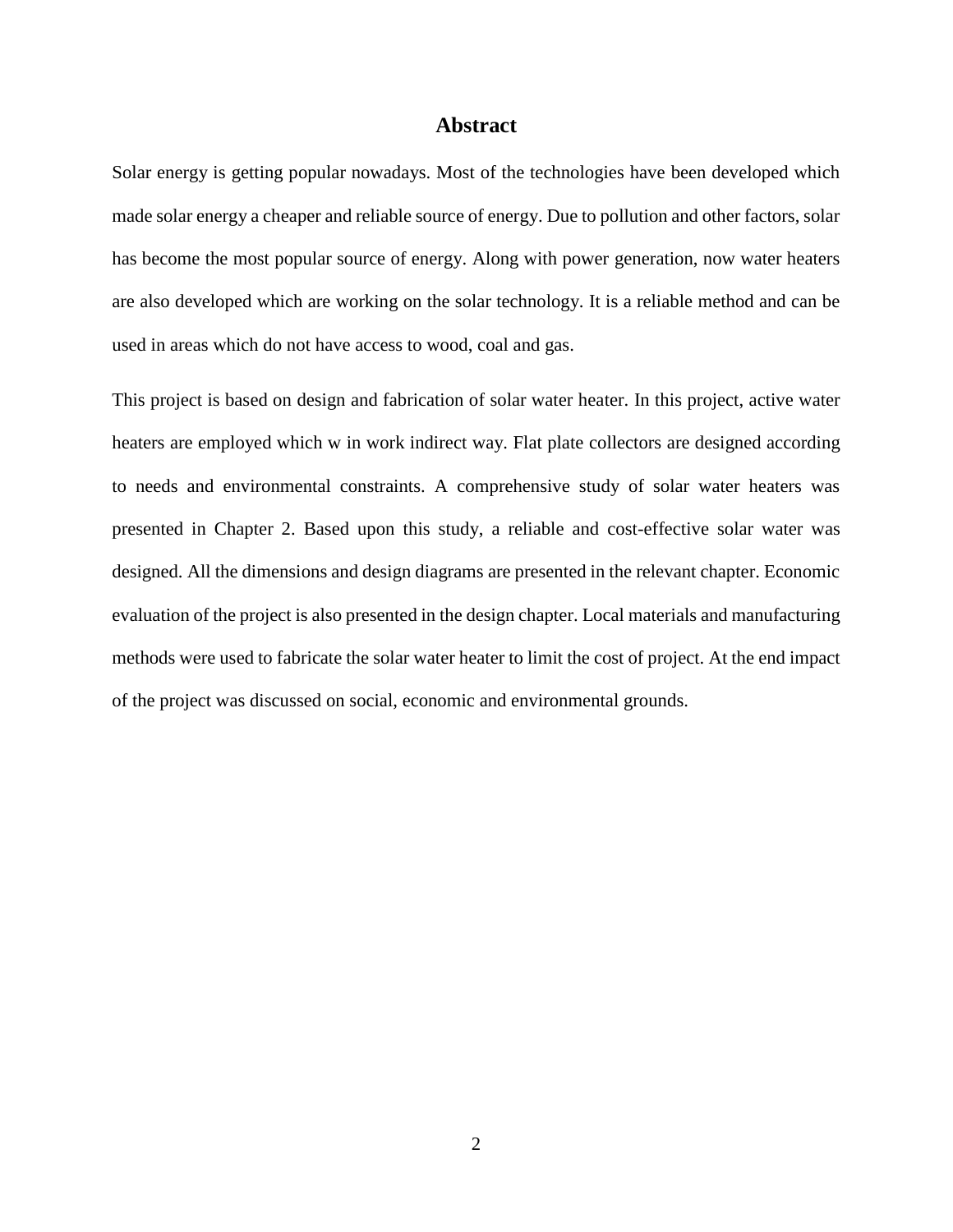# **Acknowledgments**

<span id="page-2-0"></span>We are thanking Dr.Fraj Alshmri For his kind guidance at every step our work. He is guiding us and from the start till to that day. We are learning good research skills from him.

Special thanks to our parents, friends, lab fellows and all other well-wishers for their consistent support during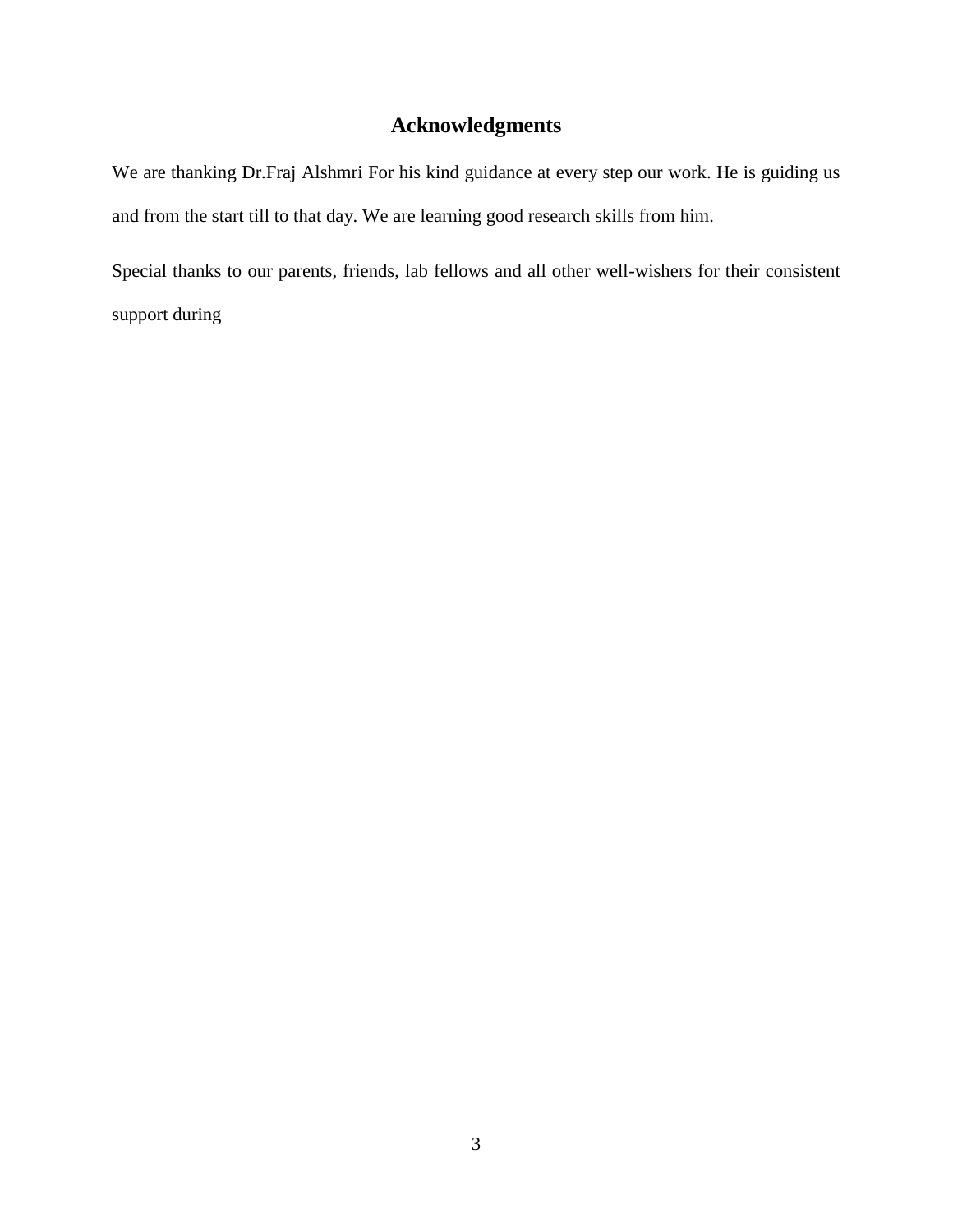# **List of Acronyms**

<span id="page-3-0"></span>

| <b>Abbreviation</b> | <b>Name</b>                 |
|---------------------|-----------------------------|
| A                   | Area of Pipe                |
| CAD                 | Computer added Design       |
| k                   | <b>Thermal Conductivity</b> |
| L                   | Length of tubes             |
| Q                   | <b>Heat Transfer Rate</b>   |
| r                   | Radius of pipe              |
| $\Delta T$          | Temperature change          |
| Лr                  | Thickness of sheet          |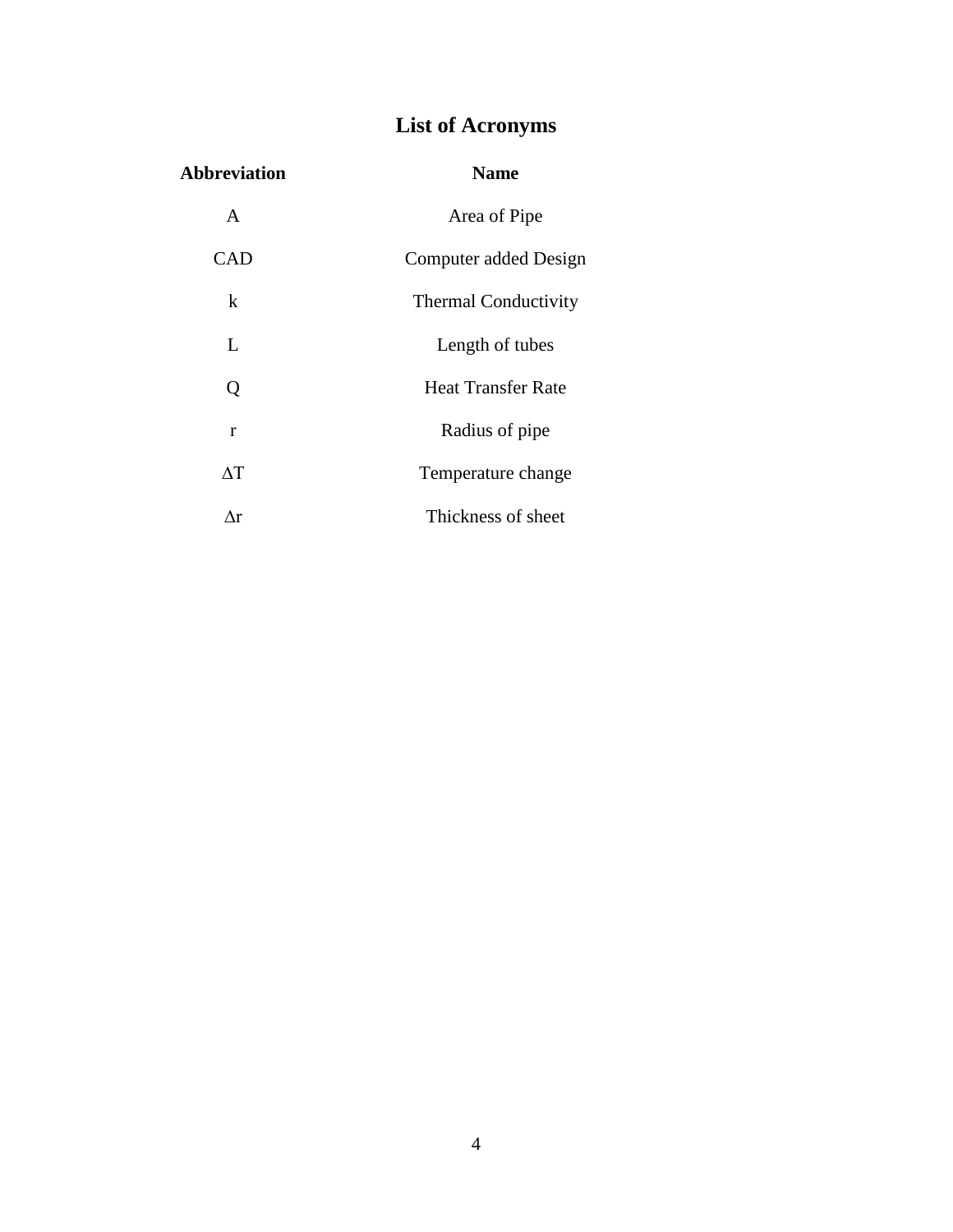# **List of Figures**

<span id="page-4-0"></span>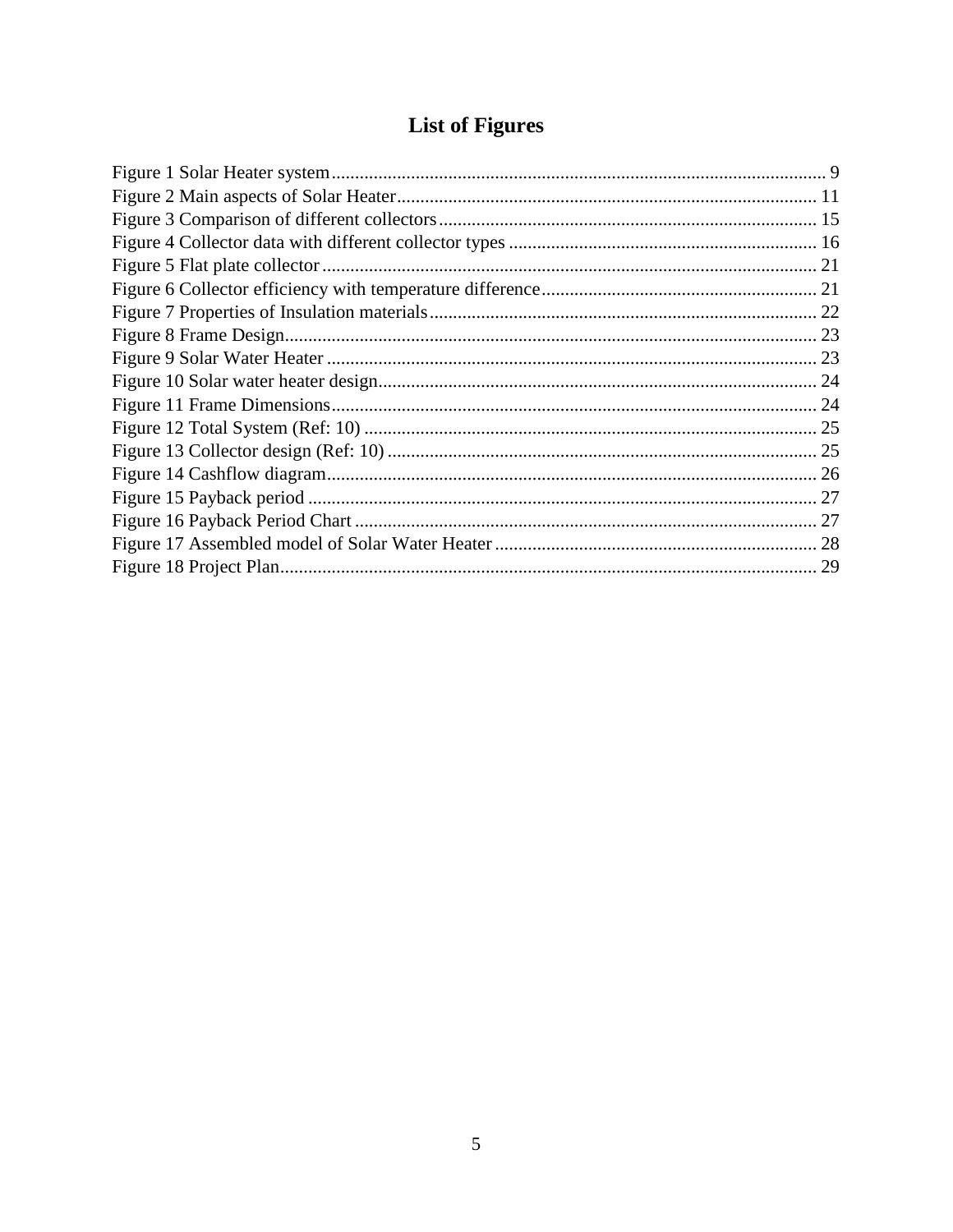# **List of Tables**

<span id="page-5-0"></span>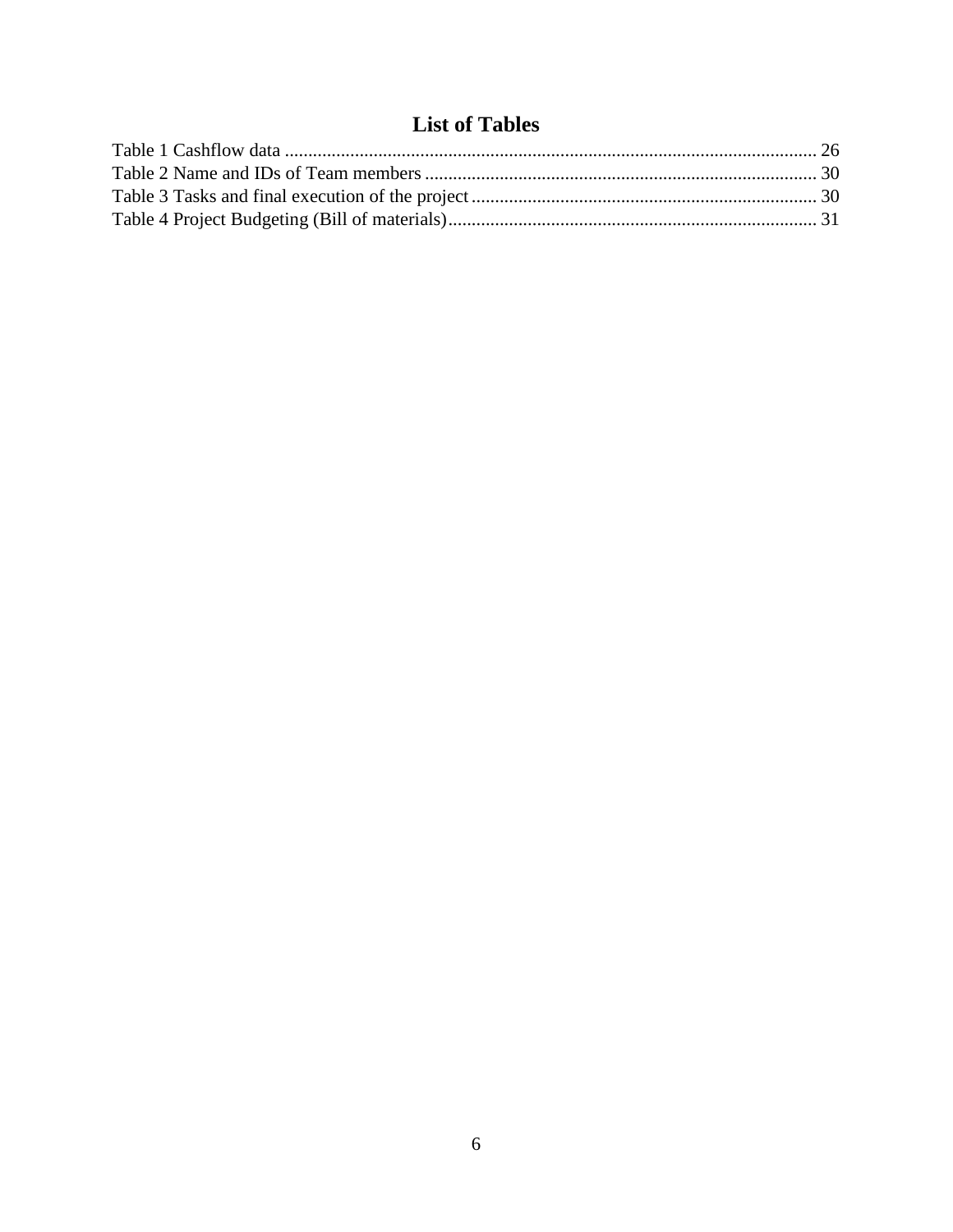## **Table of Contents**

<span id="page-6-0"></span>

| 1.1 |    |
|-----|----|
| 1.2 |    |
| 1.3 |    |
| 1.4 |    |
|     |    |
|     |    |
|     |    |
|     |    |
|     |    |
|     |    |
|     |    |
|     |    |
|     |    |
|     |    |
|     |    |
|     | 24 |
|     |    |
|     |    |
|     |    |
|     |    |
|     |    |
|     |    |
|     |    |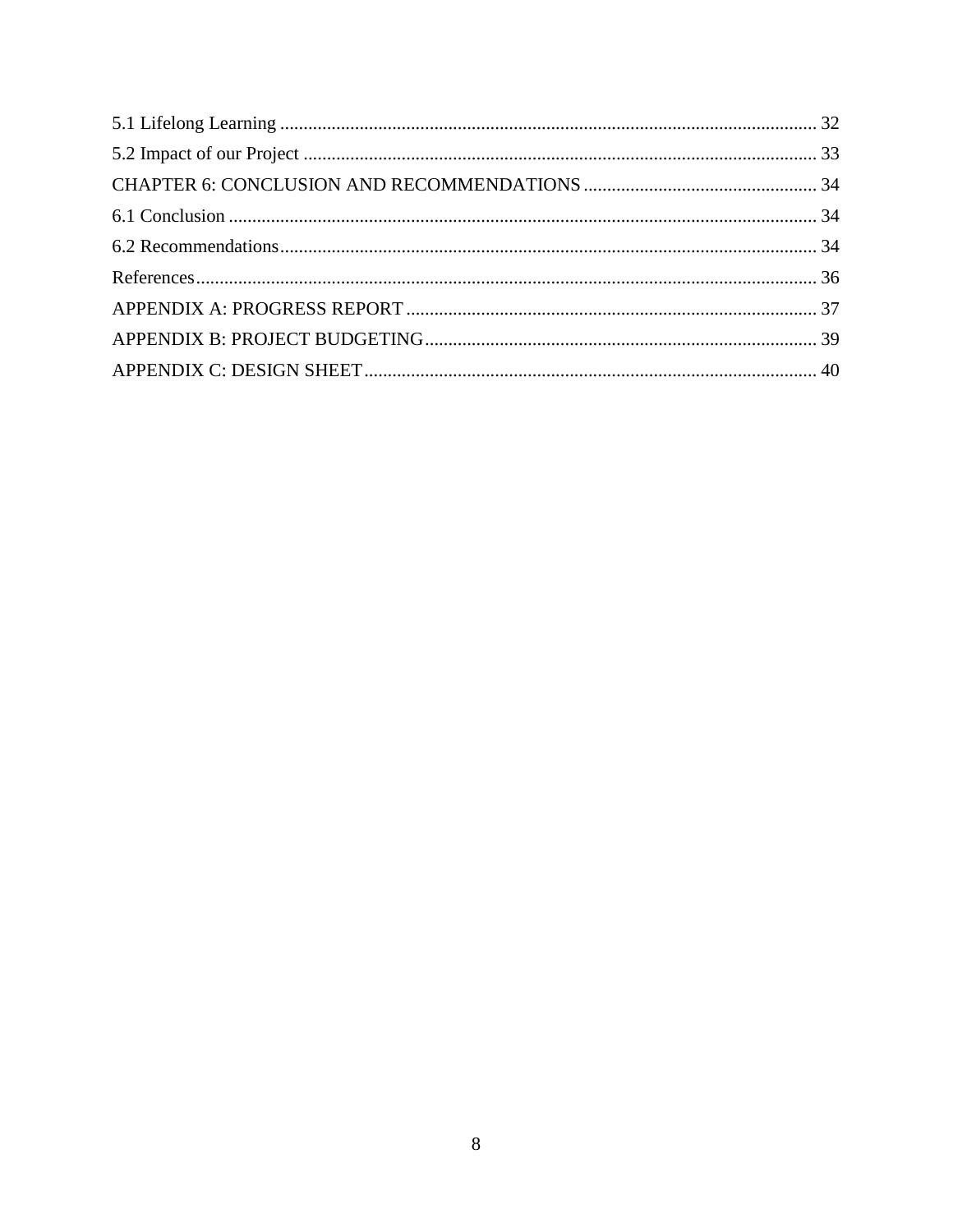#### **CHAPTER 1: INTRODUCTION**

#### <span id="page-8-1"></span><span id="page-8-0"></span>**1.1 Project Definition**

This project is intended to design a water heating system by using solar technology. There are various design and manufacturing constraints but here the most general and efficient way would be used. It includes thorough study of the mechanism of the solar water heater. After designing such mechanism, the heater would be manufactured, and the results would be presented.

Solar energy technology is used in various places in different ways. It is used to produce electricity and it provides energy which is used to cook food. Solar systems are designed in such a way that water can be heated to any temperature. But at domestic levels water can be heated up to 60 °C. Evacuated types of solar heaters and glazed plate heaters are the most common types of solar powered water heaters used in the world. Some of the systems are active and others are passive. Active systems are divided into direct and indirect solar systems. In this project indirect solar system will be designed. The mechanism of our solar heater will resemble as shown in figure 1.



Figure 1 Solar Heater system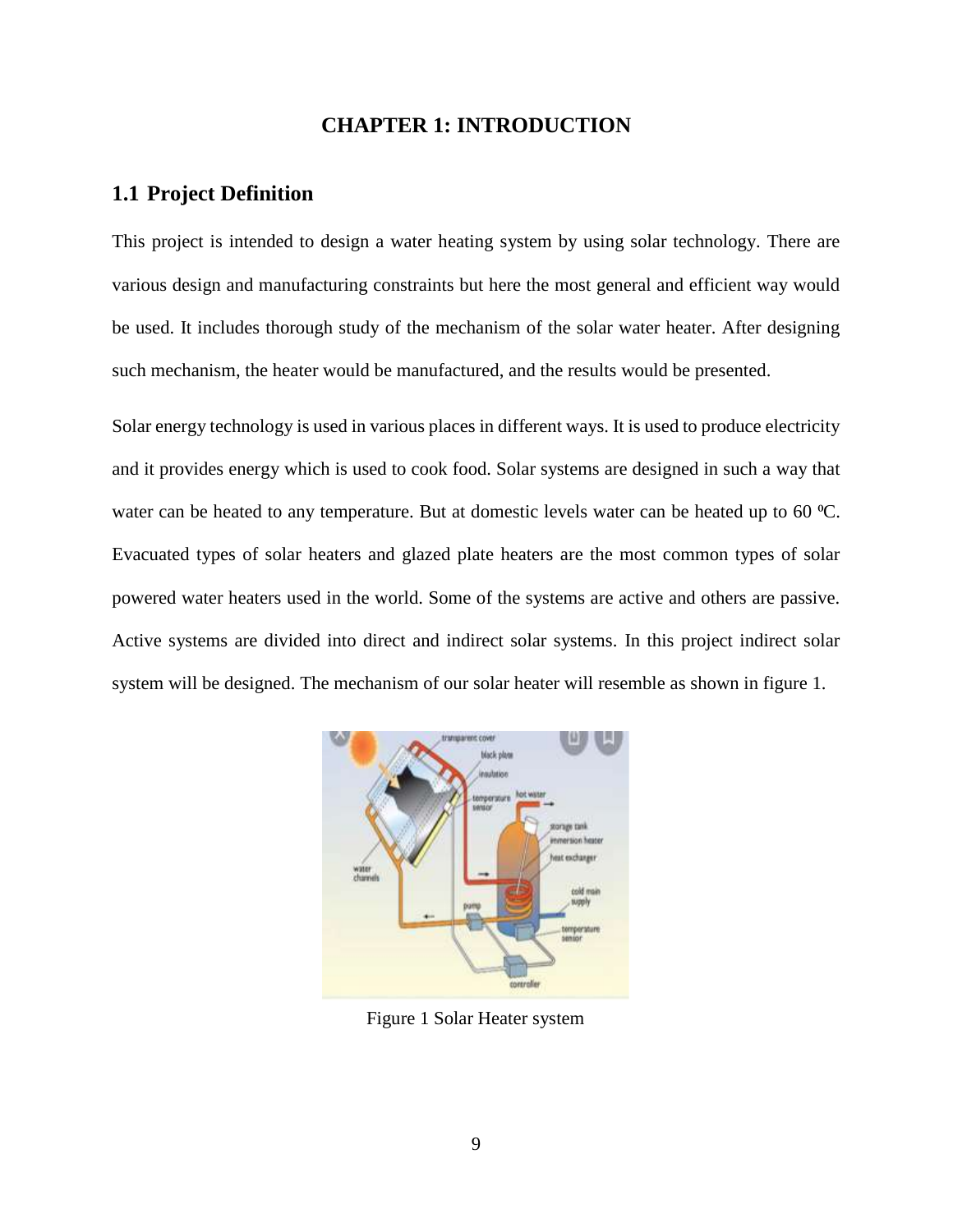#### <span id="page-9-0"></span>**1.2 Objectives of the project**

The main objectives of the project are as follows:

- Study, design, and analysis of the active solar water heating system according to the domestic applications.
- Modern techniques would be used to choose the economical and easily available techniques to design the solar heating system.
- Design calculations would be done where needed with the help of research and analysis.
- Fabrication of the solar heating system with the economical and easily available materials.

### <span id="page-9-1"></span>**1.3 Project Specifications**

There are many aspects which would be looked after while designing a safe and economical systems. For the solar heater following are the main sections.

- Heat Collection
- Heat transfer
- Heat storage
- Heat backup
- Extreme temperature protection.

These aspects are explained in the figure 2.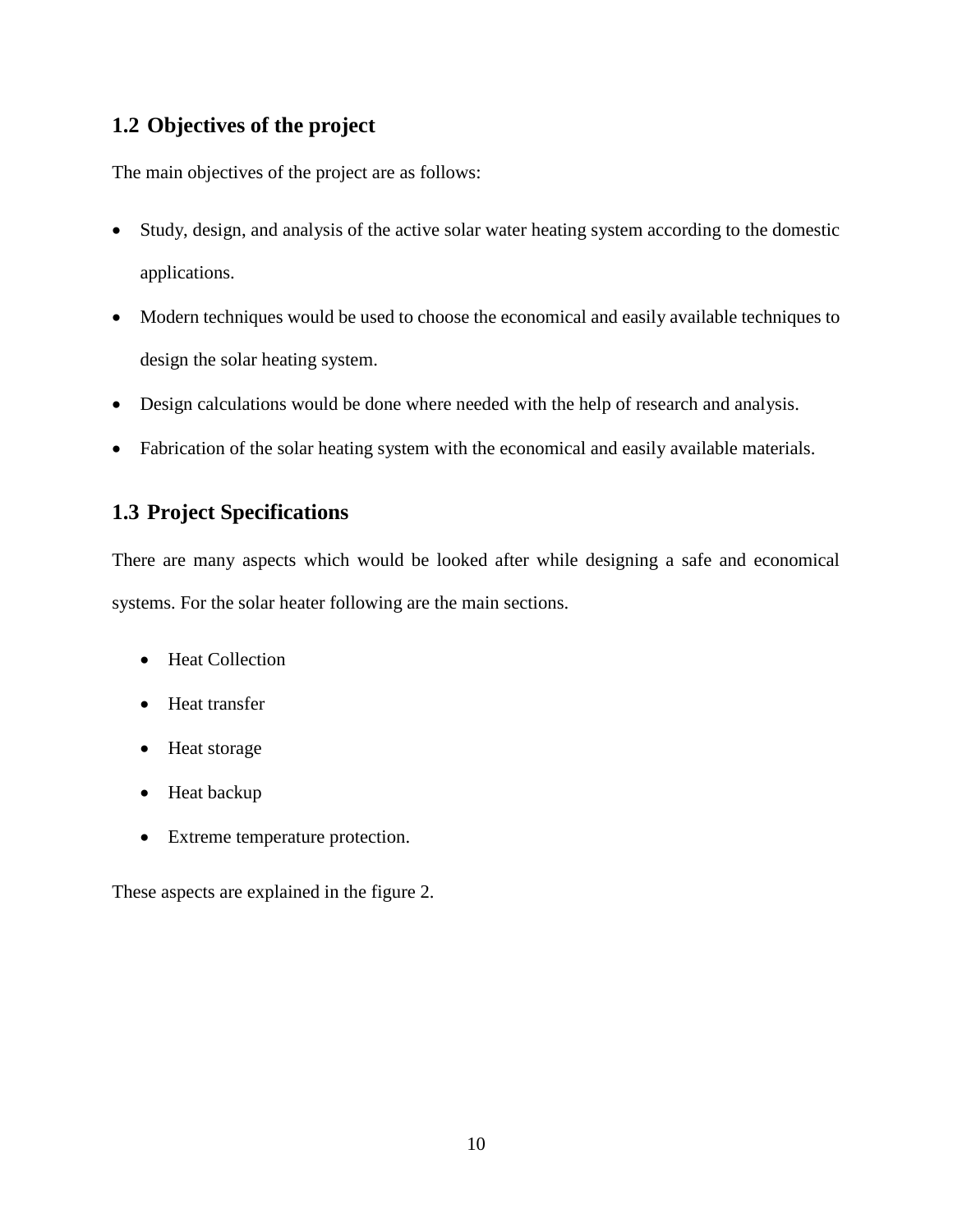

Figure 2 Main aspects of Solar Heater

Following are the main components of the solar heater.

- Solar collector panel
- Storage tank
- Heat Exchanger
- Expansion tank
- Control System

While the collector panel consists of absorber plates, tubes, glazing, thermal insulations and casing.

### <span id="page-10-0"></span>**1.4 Applications**

Solar water heater can be used in domestic, commercial, and industrial applications. They are enlisted below: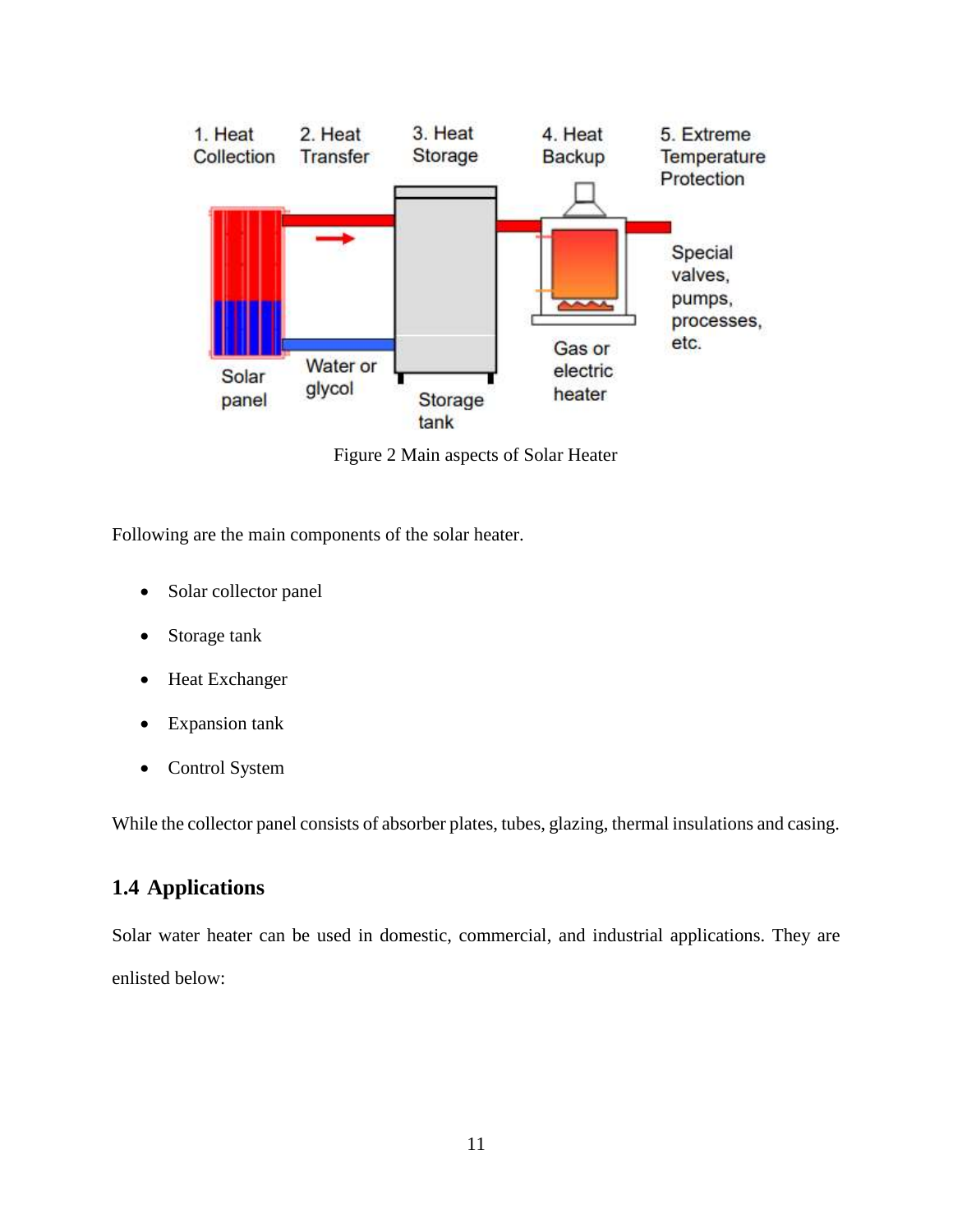- Domestically hot water is used in bathing, washing of utensils and clothes and cleaning floors. Water requirement for a house depends on the number of family members. For a 4 members family, each consuming approximately 25 liters, on average above 100 liters are required.
- In commercial applications, a large quantity of water is required. For this purpose, large scale heating systems are used.
- In industries water is used to preheat the boiler water. Hot water is also used in food processing industries.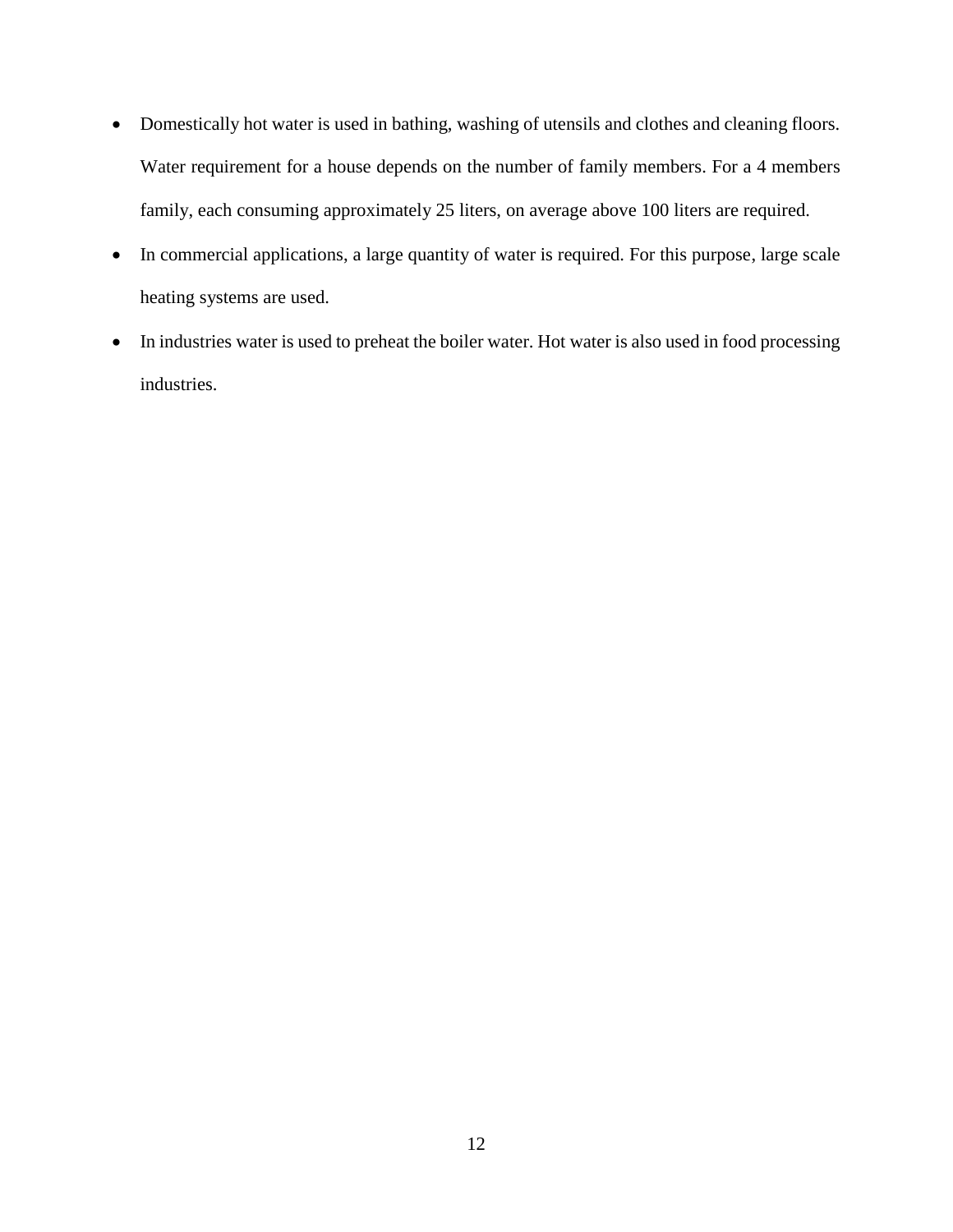#### **CHAPTER 2: LITERATURE REVIEW**

#### <span id="page-12-1"></span><span id="page-12-0"></span>**2.1 Background**

From the beginning of the life on earth, sun has been the most powerful force of nature. It is one of the reasons of the existence of life on earth and contributing a lot as a basic energy source. Due to its large benefits and size, it is regarded as the god in some of the religions. In the past no major benefit was taken by humanity. But as the needs of the human are increasing and other reliable sources are decreasing. Now humans are shifting towards renewable energy sources and sun is one of the biggest sources of renewable energy. In the same way solar energy is used to heat water in the industries, steam is produced by using modern techniques. In California, first solar water heater was utilized to heat the pool water in 1970 (Bennet T, 2007).

To get benefit of solar energy first started by Romans and Greeks. They built their house in such a way that solar light directly falls in and warmed their houses. But modern applications of solar energy started in 1883 as the Charles Frits developed first solar cell. In 1970s Europe and Israel invested in solar technology and reduced the cost of photovoltaic cell to compete the oil sector which was dominated by the Arab countries (Ken Butti, John Perlin, 1980). In 1983 about 60% of the households in Israel were using solar heaters to warm the water. By now around 90% of the houses in Israel are using solar water heaters. European countries are investing in solar energy and after China, Germany is producing solar energy.

In the 19<sup>th</sup> century people used wood and other exhausted sources to heat the water. In some areas it was difficult to heat water as the availability of coal, wood and gas was not enough or some areas did not have access to these sources. So, a black painted container was filled with water and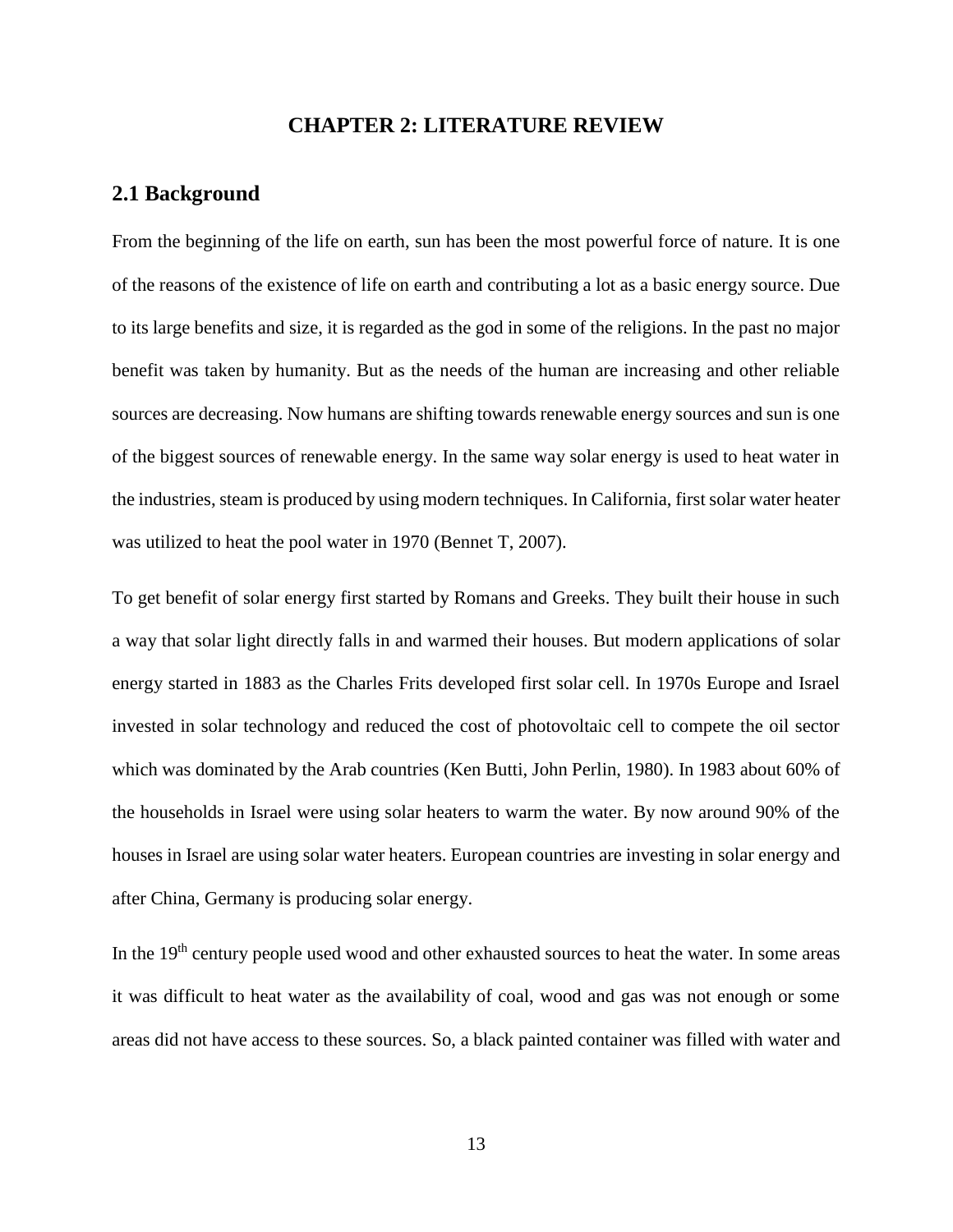exposed to sun. But the main flaw in this system was as the sun set, the water got cooled (Charles Smith, 1995).

Solar heaters are divided into two main types. One is passive while the other is active. In passive systems, radiation or heat of the sun is directly used. This heat is either drops on the storage tanks or this heat is transferred to tank which is placed above collectors (Roger Taylor, 2006).

Active solar systems are divided into two types. One is direct and other is indirect. In direct active systems, heat is absorbed by the collectors. These collectors may be in any shape. Water is being pushed with the help of pumps to circulate in the pipes surrounding the heat collectors. After heating the water is taken back to the storage tanks. In indirect systems, water is heated with the help of some heat exchanger. In domestic indirect solar heaters, water is heated inside the heat exchanger and then transferred to the storage tank (Harrison J. Tiedman T. 1997).

Performance of the solar water heater is affected by the many factors. These includes ambient conditions, collector arrangement and fluid flow rate. It the atmosphere is clear, then sun will fall directly on the collector. Temperature determines the thermal loss from the collector. Area of solar collector and its orientation determine the absorption capacity of collector. In direct systems, if the flow rate of fluid is low then water is heated evenly while low heat transfer occurs if the flow rate is high (Kalogirou, S.A, 2004).

#### <span id="page-13-0"></span>**2.2 Previous Work**

As discussed previously that there are two types of solar heaters. One is active and passive. Passive heaters circulate water by using natural means like gravity or natural circulation. These systems are less expensive. While the active solar heaters use pumps and other equipment to force the flow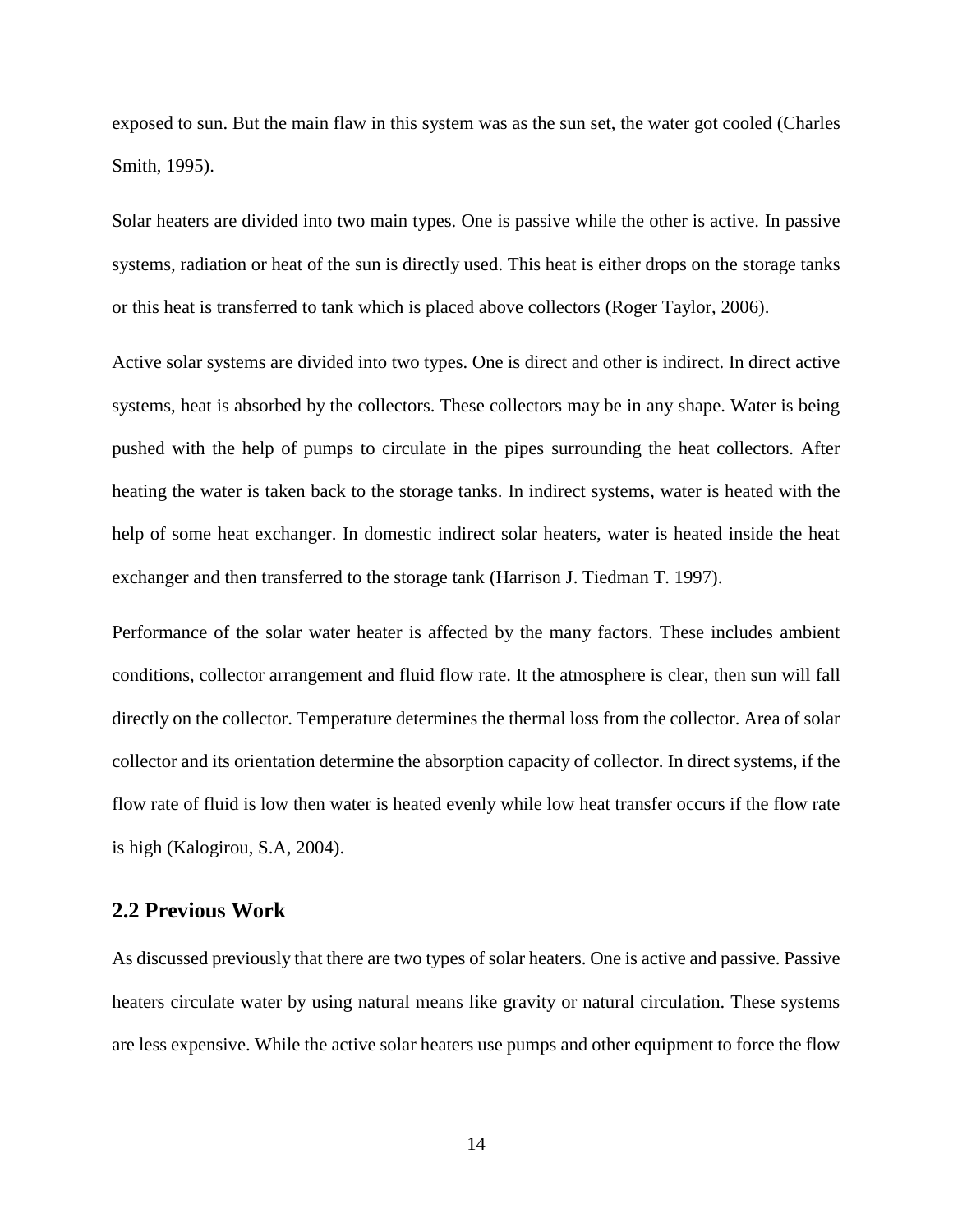rate and thus it is costly and difficult to repair. Some of the research work done on these is discussed below:

Soteris A. Kalogirou presented a paper which discussed the various types of collectors and their uses. The applications of the solar systems are dependent on the type of solar collectors used in the system. Solar collectors include flat-plate, compound parabolic, evacuated tubes, fresnel lens, parabolic trough and heliostat field collectors. These different types of collectors are used in different applications in domestic, commercial and industrial uses. Following is the comparison presented by him for different collectors (Kalogirou, S.A, 2004).

| <b>Motion</b> | Collector<br>type | <b>Absorber</b><br>type | Concentration<br>ratio | Temperature<br>range ('C) |
|---------------|-------------------|-------------------------|------------------------|---------------------------|
|               | <b>FPC</b>        | Flat                    |                        | 30-80                     |
| Stationary    | <b>ETC</b>        | Flat                    |                        | 50-200                    |
|               | CPC               | Tubular                 | $(1-5)$                | 60-240                    |
| Single-       | <b>LFR</b>        | Tubular                 | $(15-45)$              | 60-250                    |
| axis          | PTC               | Tubular                 | $(15-45)$              | 60-300                    |
| tracking      | CTC.              | Tubular                 | $(10-50)$              | 60-300                    |
| Two-axis      | <b>PDR</b>        | Point                   | $(100 - 1000)$         | 100-500                   |
| tracking      | HFC               | Point                   | $(100 - 1500)$         | 150-2000                  |

Figure 3 Comparison of different collectors

K. Sivakumar used elliptical flat heat collector and placed this collector at 11<sup>o</sup> to the horizontal. In this experiment condenser to evaporator length ratio, different flow rates and many inlet conditions were analyzed. Five evacuated pipes made of stainless steel were used. Tube was made of copper while the methanol was used as a working fluid for this setup. The experiment analyzed that ratio of lengths of condenser to evaporator of 0.1764 achieved greater efficiency (K. Sivakumar, 2005).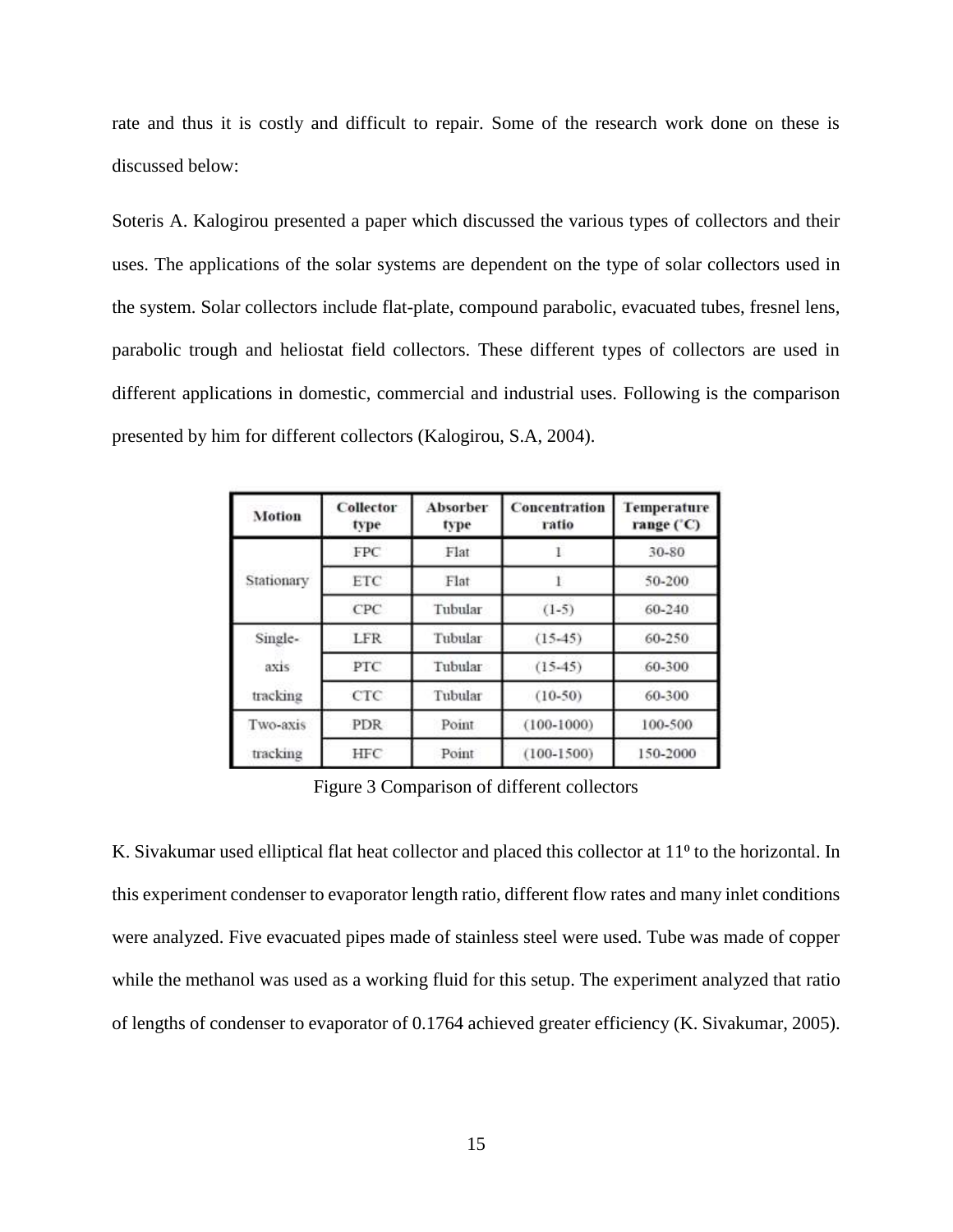Hussain Al-Madani presented research on evacuated and cylindrical tubes. Collectors consist of copper coils and water circulates in them. Different experiments were taken, and it was concluded that maximum difference of temperature occurred has a value of 27.8 °C. This value shows the efficiency of 42 % (Hussain, Al-Madani, 2006).

K. S. Ong worked on different solar water heaters. He and his friends used different collectors and tanks with various sizes and designs. They used short and long terms experiments and performances of different solar collectors was assessed. They concluded that in natural convection hear pipe system water was heated up to 100 °C. They used different absorber and collector types and give the results as shown in the figure 4. (K. S. Ong W. L. Tong, 2011).

| <b>Motion</b>           | <b>Absorber</b><br>type       | <b>Collector type</b>                                                                                       | <b>Concentration</b><br>ratio | <b>Indicative temperature</b><br>change |
|-------------------------|-------------------------------|-------------------------------------------------------------------------------------------------------------|-------------------------------|-----------------------------------------|
| Stationary              | Flat<br>Flat<br>Tubular       | Flat Plate Collector (FPC)<br>Evacuated tube collector (ETC)<br>Compound parabolic collector<br>(CPC)       | $1 - 5$                       | 30-80<br>50-200<br>60-240               |
| Single axis<br>tracking | Tubular<br>Tubular<br>Tubular | Linear Fresnel reflector (LFR)<br>Parabolic trough collector (PTC)<br>Cylindrical trough collector<br>(CTC) | $10-40$<br>15-45<br>$10-50$   | 60-250<br>60-300<br>60-300              |
| Two-axis tracking Point | Point                         | Parabolic dish reflector (PDR)<br>Heliostat field collector (HFC)                                           | 100-1000<br>100-1500          | 100-500<br>150-2000                     |

Figure 4 Collector data with different collector types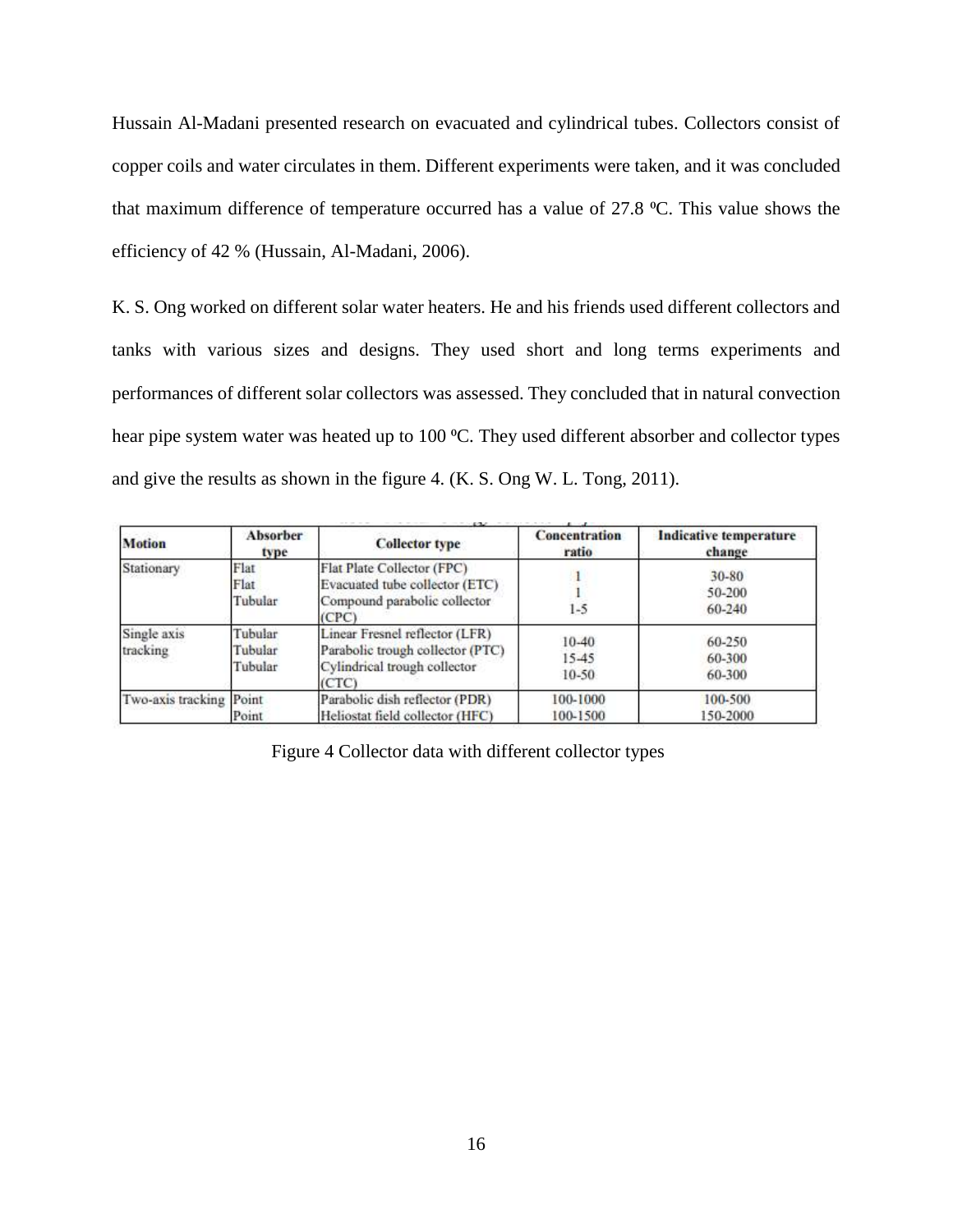#### <span id="page-16-0"></span>**2.3 Comparative Study**

As we have discussed various works of different researchers. They all used different criteria to assess the performance of solar water heater systems. They all used different criteria to assess the quality and efficiency of solar heater. In this project the aim of our project is to build a solar heater which is active in nature and the flow rate is caused by indirectly. Flat plate collectors will be used. Now we are in the study period, so further design constraints and material availability will affect the solar heater final product. When we will reach the final product, then suitable procedure and analysis will be carried out and will be compared with the work presented in the literature review.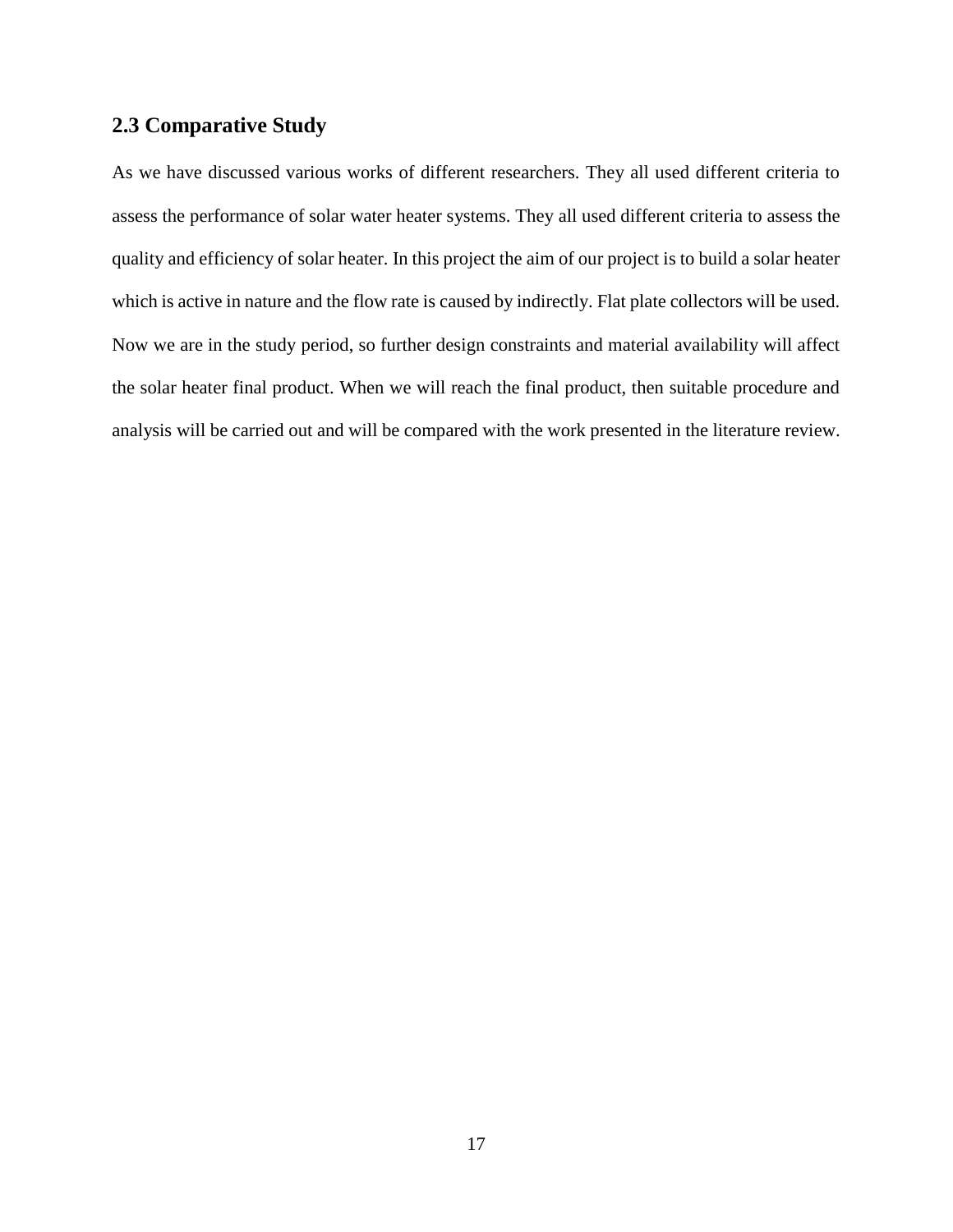#### **CHAPTER 3: SYSTEM DESIGN**

#### <span id="page-17-1"></span><span id="page-17-0"></span>**3.1 Design Constraints**

There are different design constraints which were considered while designing solar water heater. This project is experimental based and would have following design constraints and then will be discussed one by one:

- Safety
- Cost
- Weight
- Serviceability
- Efficiency and Performance
- $\triangleright$  Solar water heater consists of many parts which will be discussed in the next section. On part which will collect the solar heat is called collector. Collector has its direction towards the sun. There is a possibility of damage to collectors as other parts will be within the housing. Collector material should have great strength which can bear the impact of possible winds and other damaging things.
- $\triangleright$  Solar water heater will be made using the locally available materials and manufacturing techniques. Those parts which are costlier to manufacture or not available locally would be purchased. The cost will be minimized by using machines which are available in the lab.
- $\triangleright$  Solar water heater will be placed on the roof or at a place where sunlight is available. So it must be placed in open. Extensive winds or wind blows can damage the solar heater. It must have sufficient weight so that it can be firmly placed on the ground.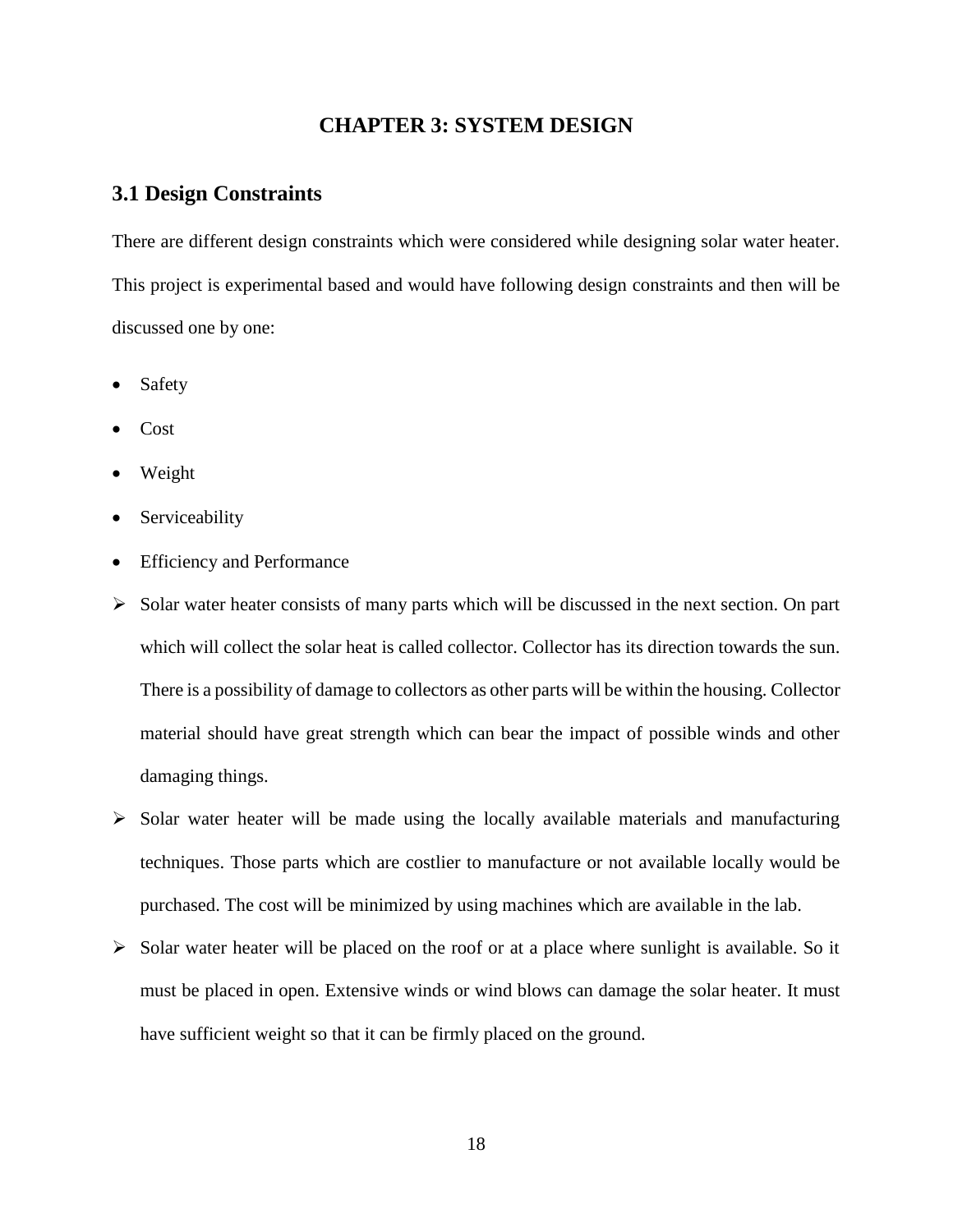$\triangleright$  It is stated earlier that all the materials and parts will be purchased from the local markets. Manufacturing processes will also be carefully choosing which have low manufacturing cost. Quality was enhanced by purchasing the parts which can be manufactured locally. Materials will be chosen which have high efficiency and more capacity of absorbing heat.

#### <span id="page-18-0"></span>**3.2 Risk Factors**

There are many factors which can be considered as damaging factors for the design of solar water heater. Some of which are listed below:

- Cost
- Safety
- Leakage
- **Corrosion**

Solar water heater would be manufactured using the local sources. Some of the parts which cannot be manufactured will be bought either from the local market or international. These parts will increase the cost of the water heater. In the lab we do not have big machines which can manufacture complex geometries. So, these parts will be manufactured by local vendors. So, cost might also be higher due to this reason.

Solar water heater will be kept outside in the sunlight. There is a chance of damage from violent winds and some other factors. Leakage is another big problem which can occur due to poor welding. Corrosion is another big problem which can damage the metal parts and also the heat exchanger.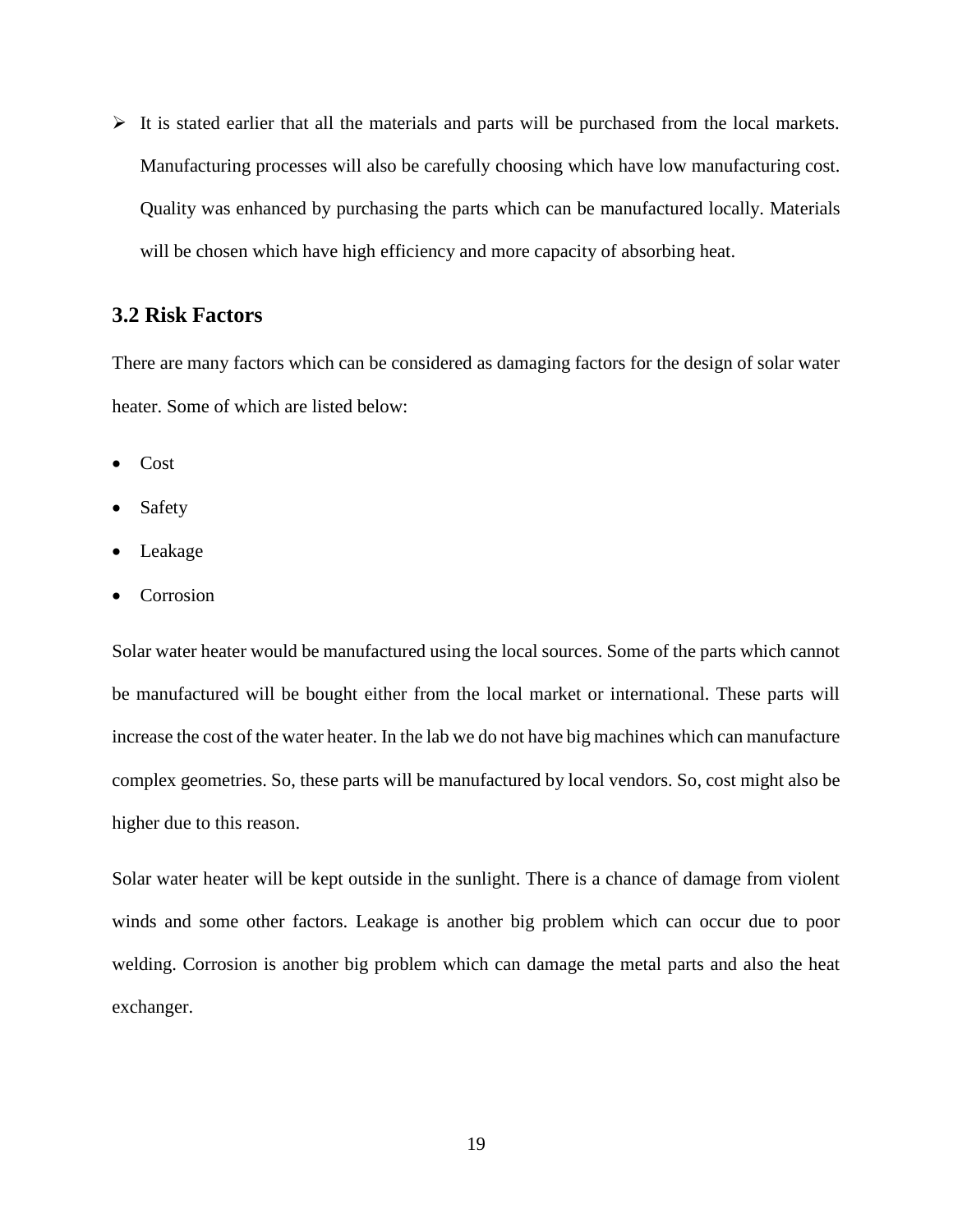#### <span id="page-19-0"></span>**3.3 Design Methodology**

There are many components involved which make up solar water heater. But in this project collector is specifically designed to increase the efficiency of solar heater. Following are steps which will be followed to design the collector of solar water heater:

- Material Selection
- CAD Model
- Design Specifications

Design process starts with the selection of appropriate materials which give sufficient strength and have better efficiency. As stated earlier that material will be searched in the local market. Then according to our needs, dimensions will be chosen. Then CAD model will be developed and at last design specifications of other components will be enlisted. Figure 4 shows the performance of different types of collectors.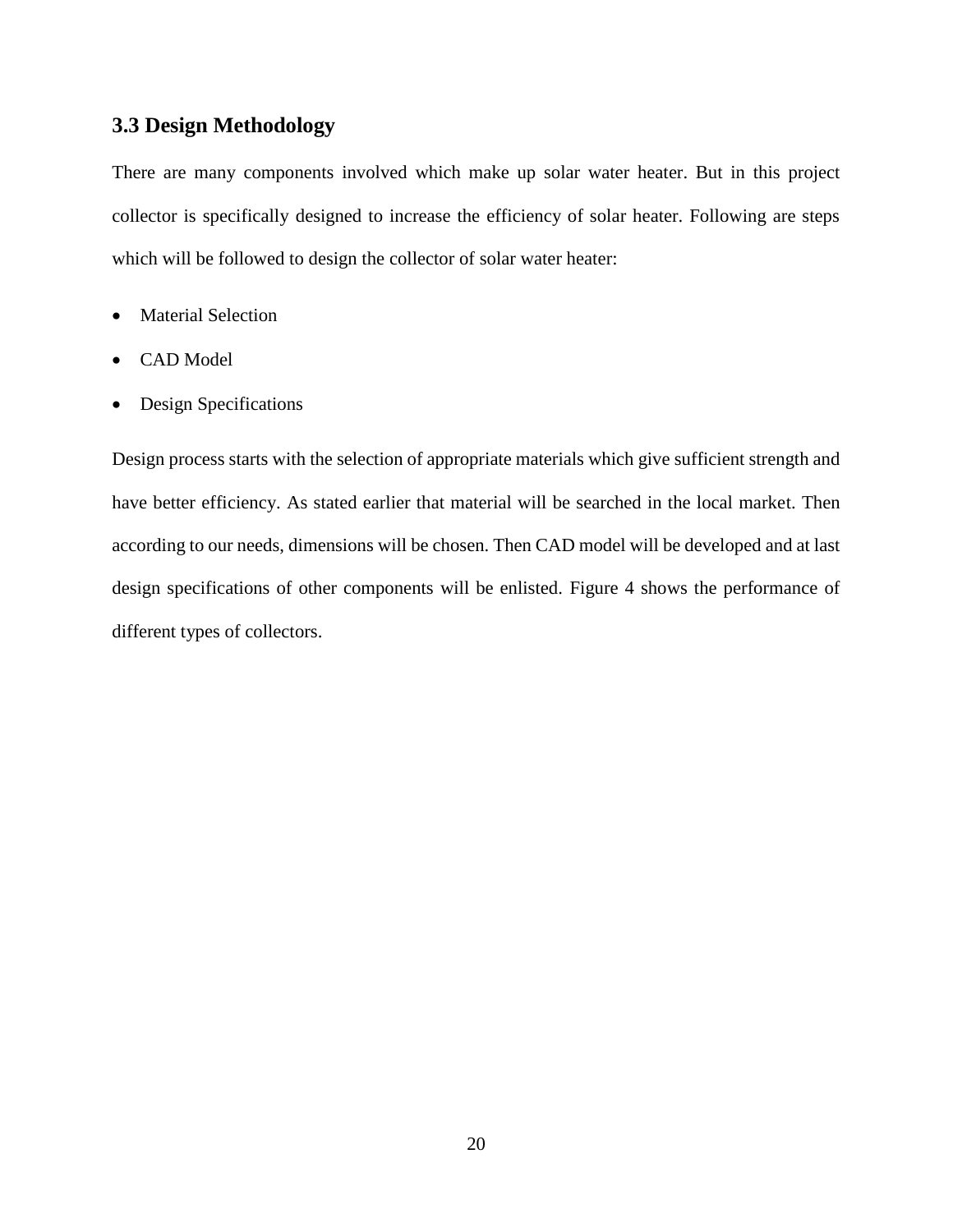#### <span id="page-20-0"></span>**3.4 Material Selection**

It is the basic step in the design process. The performance of solar water heater mainly depends on the material of collector. Collector consists of transparent cover, Heat transfer medium, absorber plate, insulation, and housing. Transparent cover traps the radiations inside the housing and increase the efficiency of heater. Following is the flat plate collector example shown in the figure 5.



Figure 5 Flat plate collector



Following is the data of temperature change with collector efficiency:

Figure 6 Collector efficiency with temperature difference

Insulation is provided to increase the heat transfer within the system. It decreases the heat loss. Selective grade of Polyurethane foam is used as insulation material. In figure 6 comparison of insulation materials is shown.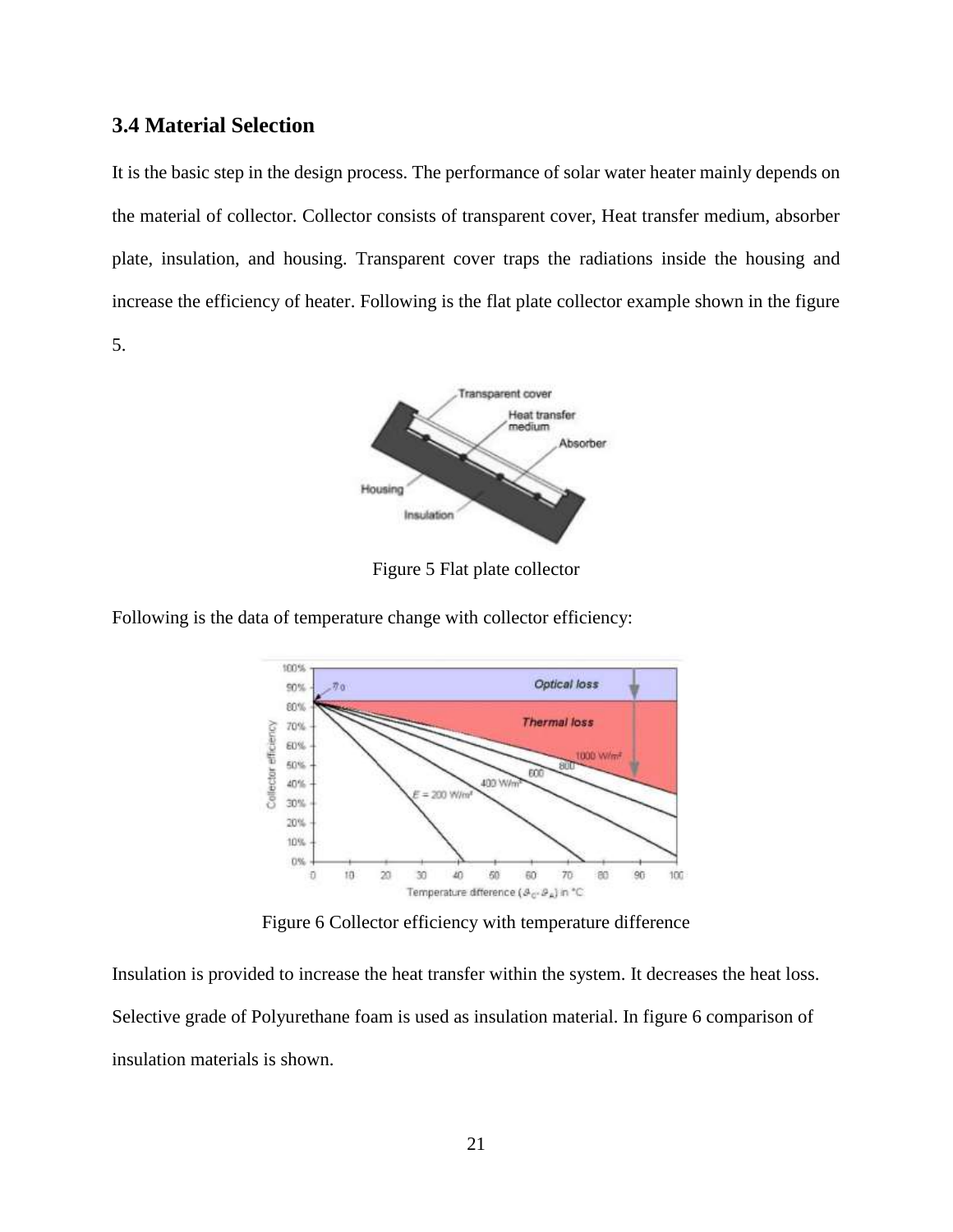| <b>Insulating materials</b> | Thermal<br>conductivity | Density |
|-----------------------------|-------------------------|---------|
| Expanded polystyrene<br>15  | 0.04                    | 15      |
| Expanded polystyrene<br>30  | 0.037                   | 30      |
| Extruded polystyrene        | 0.27                    | 32      |
| Polyurethane foam           | 0.018                   | 36      |
| Phenolic foam               | 0.027                   | 37      |
| Cellular foam               | 0.41                    | 125     |
| Mineral wool                | 0.045                   | 24      |

Figure 7 Properties of Insulation materials

#### <span id="page-21-0"></span>**3.5 Formula Used**

Heat transfer can be employed using the following formula.

$$
\dot{Q} = U.A.\Delta T \tag{1}
$$

Where U is the heat transfer co-efficient, A is the total cross-sectional area while the  $\Delta T$  is the temperature difference.

Area of the pipe is determined from the following formula:

$$
A = 2\pi rL \tag{2}
$$

While the heat flow can be calculated using the following formula:

$$
\dot{Q} = -k \cdot A \cdot \left(\frac{\Delta T}{\Delta r}\right) \tag{3}
$$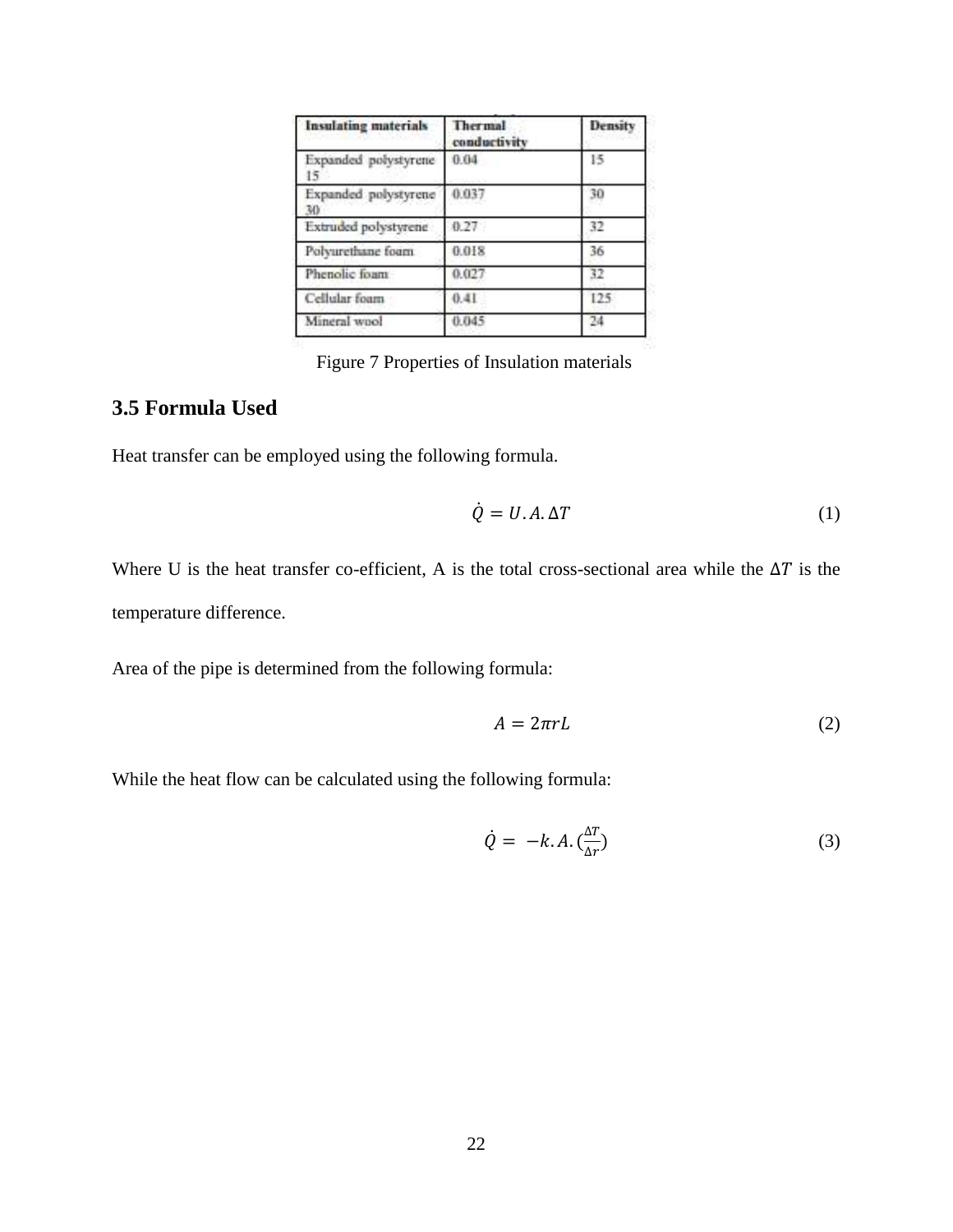# <span id="page-22-0"></span>**3.6 CAD Model**



Figure 8 Frame Design



Figure 9 Solar Water Heater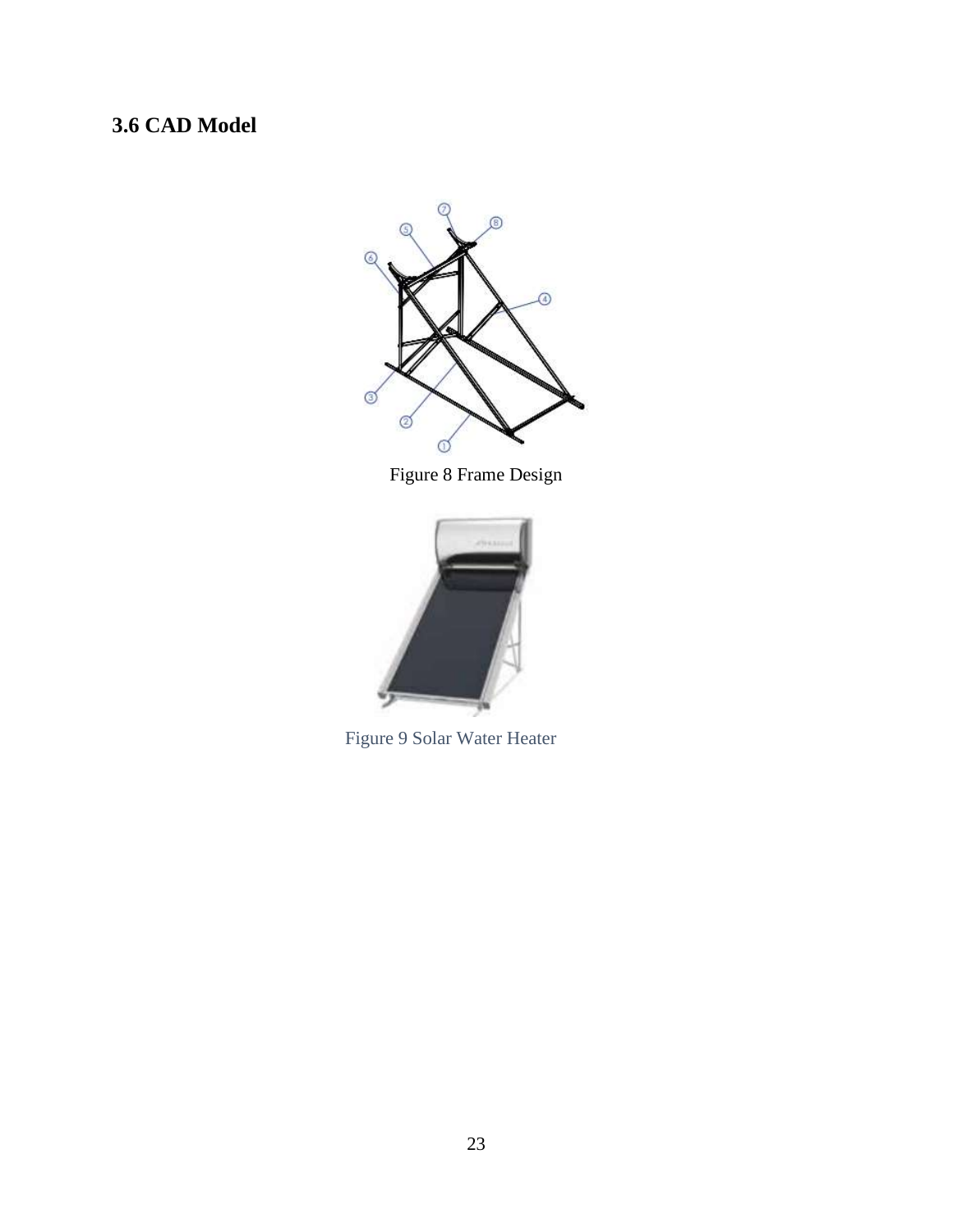

Figure 10 Solar water heater design

# <span id="page-23-0"></span>**3.7 Design Specifications**

| Nr. | <b>PART NAME</b>                           | <b>DIMENSIONS</b> | QTY.           |
|-----|--------------------------------------------|-------------------|----------------|
| 1   | Beam L (Laminate section 60 x 2.5mm)       | 2060 x 60mm       | $\overline{c}$ |
| 2   | Beam L (Laminate section 60 x 2.5mm)       | 2250 x 60mm       | $\overline{2}$ |
| 4   | Beam L (Laminate section 60 x 2.5mm)       | 925 x 60mm        | $\overline{2}$ |
| 5   | <b>Collector Support</b>                   | 940mm             | $\overline{2}$ |
| 6   | Beam (Laminate section 33 x 2mm)           | 980mm             | 4              |
| 7   | <b>Boiler Support</b>                      |                   | 2              |
| 8   | Plastic Cover for Supporting Strips (Slab) |                   | $\overline{2}$ |
| 9   | Hexagon Head Bolt M8                       | M8x16             | 28             |
| 10  | <b>Hex Nut M8</b>                          |                   | 24             |
| 11  | Washer                                     | Ø8                | 4              |
| 12  | Hexagon Head Screw with Washer             |                   | 4              |

Figure 11 Frame Dimensions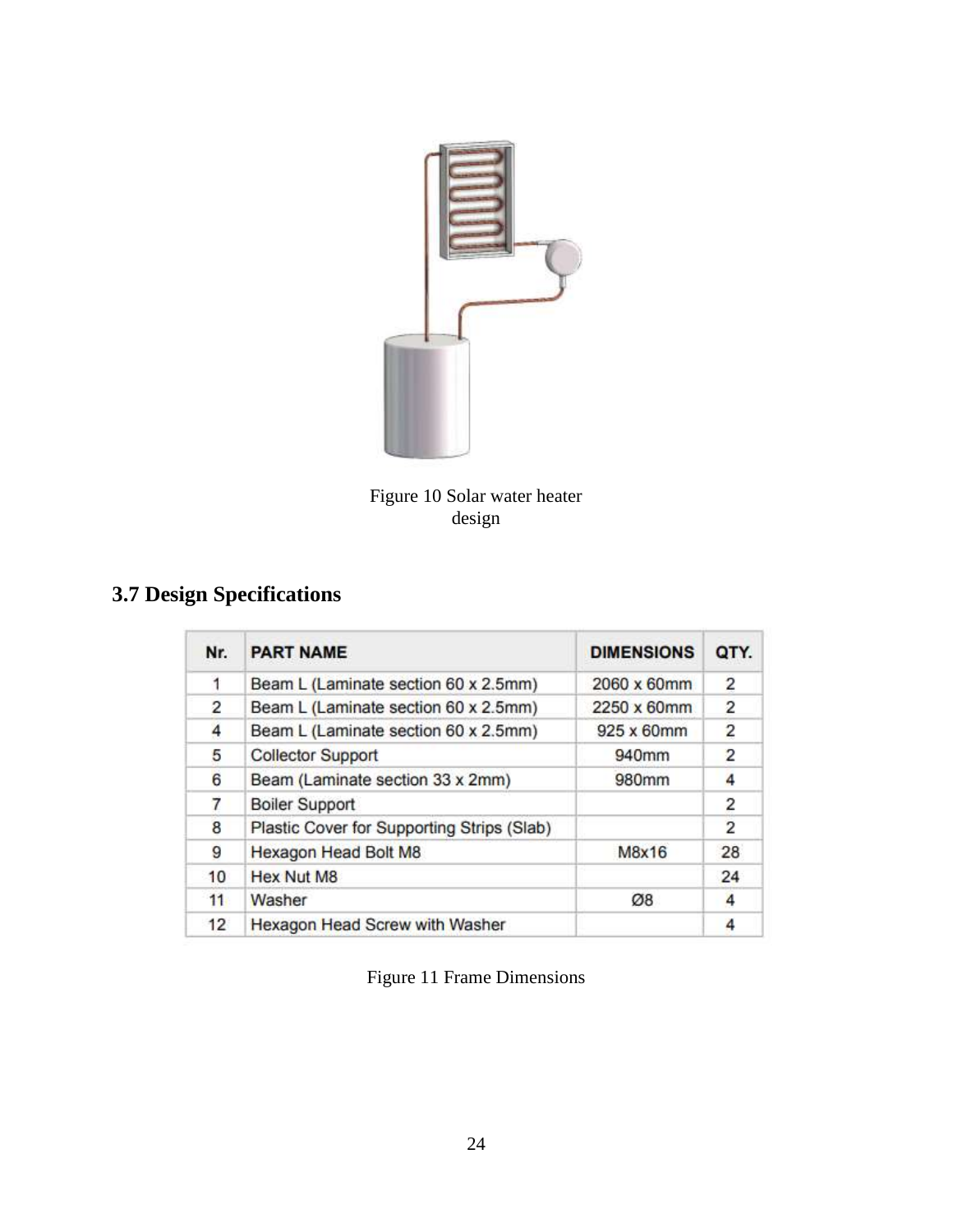| NUMBER OF COLLECTORS                        |         |
|---------------------------------------------|---------|
| SYSTEM WEIGHT EMPTY / FULL (kg)             | 137/302 |
| MAX WATER TANK OPERATING PRESSURE (bar)     | 8       |
| CLOSED CIRCUIT MAX OPERATING PRESSURE (bar) | 3.5.    |

| <b>WATER STORAGE TANK</b>        | <b>160it</b> |
|----------------------------------|--------------|
| DIMENSIONS (mm)                  | 580x1150     |
| WEIGHT EMPTY (kg)                | 66           |
| <b>JACKET CAPACITY (II)</b>      | 13           |
| JACKET SURFACE (m <sup>3</sup> ) | 0.92         |
| MAX TEST PRESSURE (bar)          | 12           |
| MAX OPERATING PRESSURE (bar)     | 8            |

Figure 12 Total System (Ref: 10)

| TOTAL AREA (m <sup>z</sup> )                 | 2.03                      |
|----------------------------------------------|---------------------------|
| <b>NUMBER OF MANIFOLDS</b>                   | 10                        |
| HEAT TRANSFER MEDIUM                         | PROPYLENE GLYCOL SOLUTION |
| CAPACITY (II)                                | 1.75                      |
| ABSORBER SURFACE (m <sup>2</sup> )           | 1.81                      |
| TOTAL DIMENSIONS (mm)                        | 2010x1010x110             |
| COLLECTOR TOTAL WEIGHT (without liquid) (kg) | 38                        |
| <b>ABSORBER</b>                              | SELECTIVE ALUMINIUM       |
| ABSORBENCY / RADIATION COEFFICIENT           | 95% ±2% / 5% ±2%          |

Figure 13 Collector design (Ref: 10)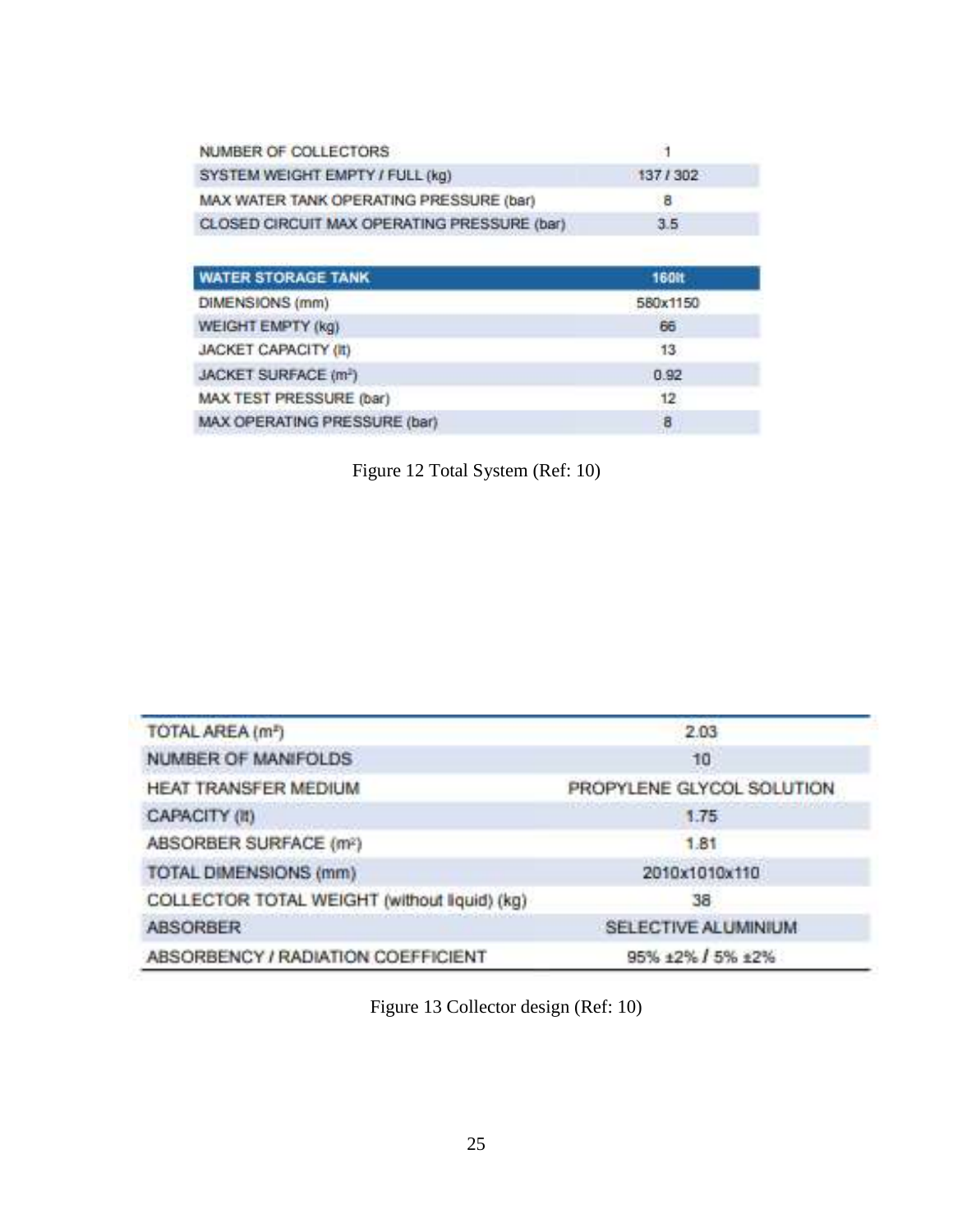#### <span id="page-25-1"></span>**3.8 Economic Evaluation**

Economic evaluation of the project is the cost analysis which describes the investment done on the project, sales generated and profit outcomes giving the payback periods.

Solar water heater is designed in such a way that it can be manufactured at a large scale. Following cashflow data is distributed over 5 years giving data about the investment and sales in the respective years. In the first year giving at 0 years, only research and development will be done, it costed around 805 SR. Then From the next year investment increases to 8050 SR and respective sales are given in the sales column. Profit margin is given in the column next to sales.

Investment, sales and profits for all years are given in the table 1. Profits are analyzed and payback periods are calculated. In the first column payback period is given in years while in the next column it is given in months.

<span id="page-25-0"></span>

|             |                   | <b>REVENUE FROM</b> |        | Payback     |               |
|-------------|-------------------|---------------------|--------|-------------|---------------|
| <b>YEAR</b> | <b>INVESTMENT</b> | <b>SALES</b>        | Profit | period      | <b>Months</b> |
| 0           | $-805$            |                     |        |             |               |
| J.          | $-8050$           | 1500                | 9550   | 0.186335404 | 2.236024845   |
| 2           | $-16100$          | 30000               | 46100  | 1.863354037 | 22.36024845   |
| 3           | $-24150$          | 45000               | 69150  | 1.863354037 | 22.36024845   |
| 4           | $-32200$          | 60000               | 92200  | 1.863354037 | 22.36024845   |
| 5           | $-40250$          | 75000               | 115250 | 1.863354037 | 22.36024845   |

Table 1 Cashflow data

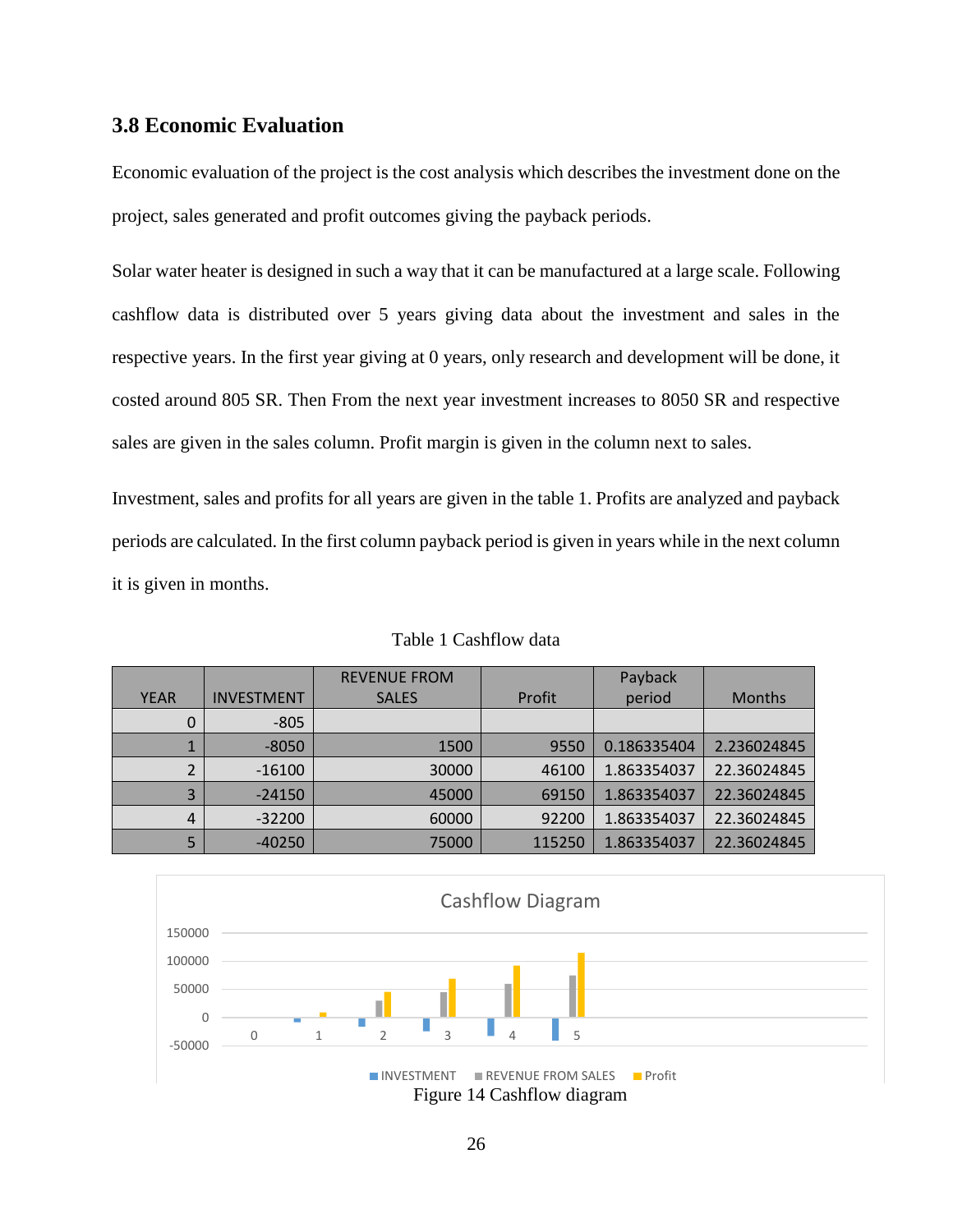Figure 14 shows the cashflow diagram which based on the table 1. Figure clearly shows that in the year 0 no profit is generated while in the next year's profit increases as the investment increases with sales.

Payback period was also calculated by using the data of investment with sales and profit. This analysis is given in the figure 15 and figure 16.



Figure 15 Payback period



Figure 16 Payback Period Chart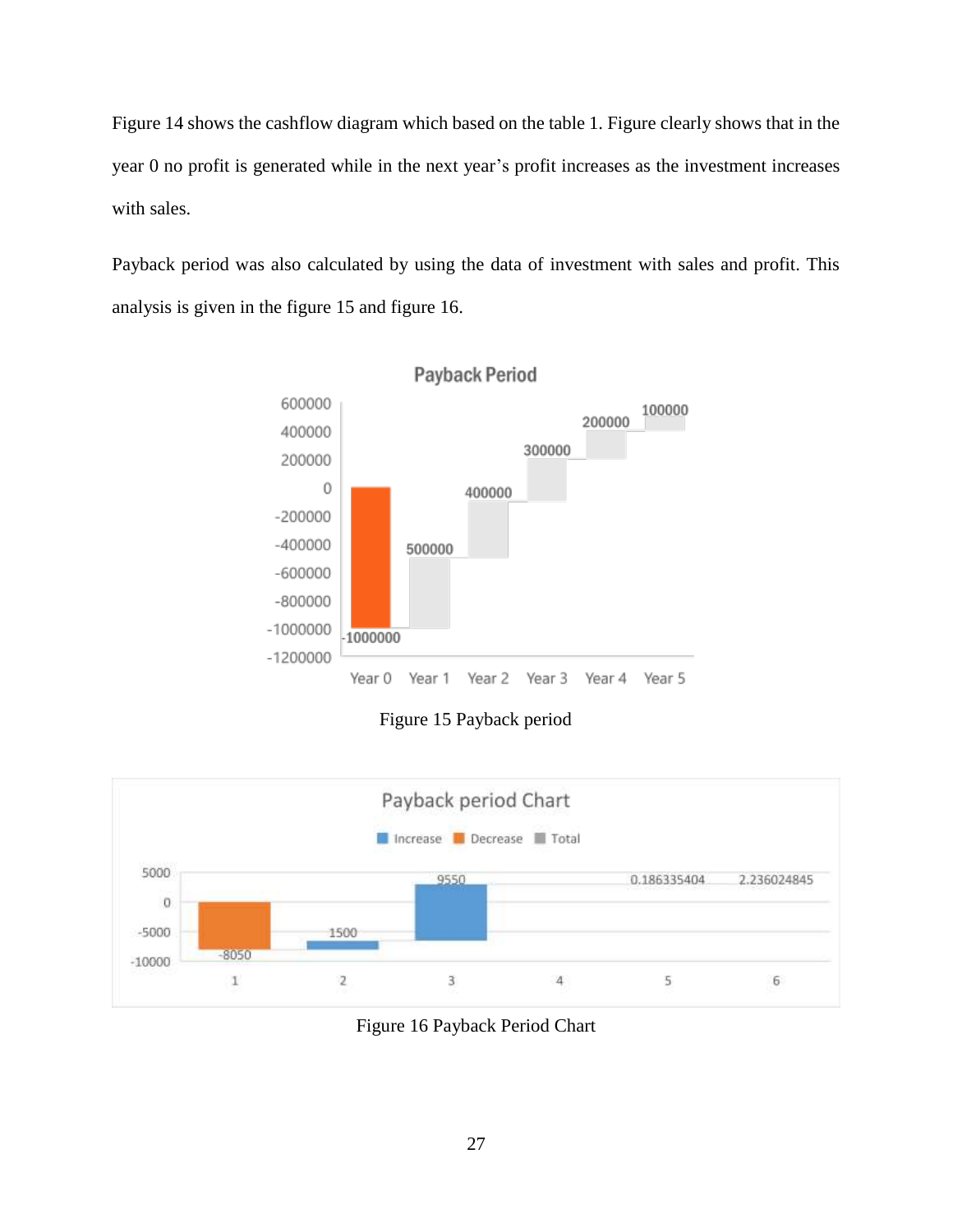### <span id="page-27-0"></span>**3.9 Assembled Model**

Each component was fitted within the frame of solar water heater. Collector was placed at an angle to catch the heat from the sun. Storage tank and piping system are also attached. Fully assembled model is given in the figure 17.



Figure 17 Assembled model of Solar Water Heater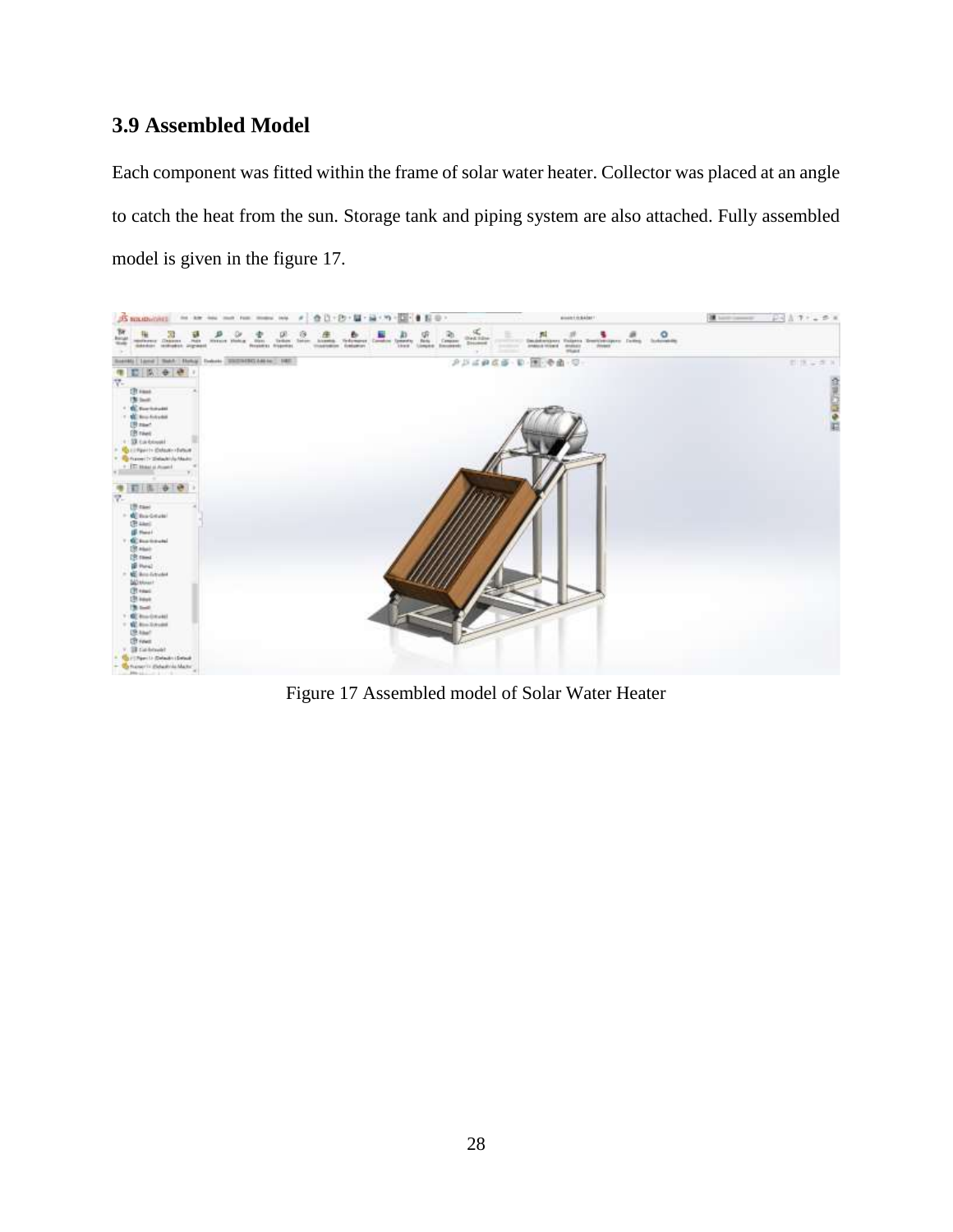#### **CHAPTER 4: PROJECT MANAGEMENT**

<span id="page-28-0"></span>This chapter deals with the different tasks related to the project. These include project plan, tasks completed by individuals and budgeting.

### <span id="page-28-1"></span>**4.1 Project Plan**

This section deals with the different tasks related to the project from the start to the end. It shows the planning and management associated with the task from preparing proposal to the final presentation and report submission. It is a senior design project, and it took around 13 weeks for completion. Following figure shows the project plan.

|    | A | в                                                    | $\mathbb{C}$      | Ð               |  |  |  |  |  |  |  | EFGHIJKLMNOPQRSTUV                           |  |  |
|----|---|------------------------------------------------------|-------------------|-----------------|--|--|--|--|--|--|--|----------------------------------------------|--|--|
|    |   | <b>Task Description</b><br><b>Months</b>             | <b>Start Date</b> | <b>End Date</b> |  |  |  |  |  |  |  | 1 2 3 4 5 6 7 8 9 10 11 12 13 14 15 16 17 18 |  |  |
|    |   | 1 Development of Methodology                         | <b>JAN.25</b>     | <b>FEB.23</b>   |  |  |  |  |  |  |  |                                              |  |  |
|    |   | 1.1 developing the project management                | <b>JAN 27</b>     | FFB 04          |  |  |  |  |  |  |  |                                              |  |  |
|    |   | 1.2 prototyping the design and the mechanis JAN.25   |                   | FEB 10          |  |  |  |  |  |  |  |                                              |  |  |
|    |   | 1.3 selecting the material                           | FEB.11            | <b>FEB 23</b>   |  |  |  |  |  |  |  |                                              |  |  |
|    |   | 2 Specification of Integrated System                 | <b>FEB.25</b>     | <b>MAR.15</b>   |  |  |  |  |  |  |  |                                              |  |  |
|    |   | 2.1 buying supplies for prototype                    | FEB 25            | FEB 30          |  |  |  |  |  |  |  |                                              |  |  |
|    |   | 2.2 assemblying water heater                         | FEB 30            | <b>MAR 05</b>   |  |  |  |  |  |  |  |                                              |  |  |
|    |   | 2.3 installing electronic components to water MAR.06 |                   | <b>MAR.10</b>   |  |  |  |  |  |  |  |                                              |  |  |
|    |   | 2.4 programming controllers & temp. sensors MAR.06   |                   | <b>MAR 10</b>   |  |  |  |  |  |  |  |                                              |  |  |
|    |   | 2.5 inclailing solar panel to prototype.             | <b>MAR 01</b>     | <b>MAR 15</b>   |  |  |  |  |  |  |  |                                              |  |  |
|    |   | 3 Feasibility Studies for each region                | <b>MAR.16</b>     | APRL.30         |  |  |  |  |  |  |  |                                              |  |  |
|    |   | 3.1 progress report 1                                | <b>MAR.16</b>     | APRL 30         |  |  |  |  |  |  |  |                                              |  |  |
|    |   | 3.2 progress report 2                                | <b>MAR 16</b>     | APRL 30         |  |  |  |  |  |  |  |                                              |  |  |
|    |   | 3.3 final progress report                            | <b>TBA</b>        | <b>TBA</b>      |  |  |  |  |  |  |  |                                              |  |  |
|    |   |                                                      |                   |                 |  |  |  |  |  |  |  |                                              |  |  |
|    |   |                                                      |                   |                 |  |  |  |  |  |  |  |                                              |  |  |
|    |   | 4 Project Management and Coordination                |                   |                 |  |  |  |  |  |  |  |                                              |  |  |
|    |   | 4.1 prototype testing                                | <b>TBA</b>        | APRL 30         |  |  |  |  |  |  |  |                                              |  |  |
|    |   |                                                      |                   |                 |  |  |  |  |  |  |  |                                              |  |  |
|    |   | Milestones and Deliverables                          |                   |                 |  |  |  |  |  |  |  |                                              |  |  |
|    |   | report part 1                                        |                   | APRL 30         |  |  |  |  |  |  |  |                                              |  |  |
|    |   | report part 2                                        |                   | APRL 30         |  |  |  |  |  |  |  |                                              |  |  |
|    |   | final report and prototype presentation              |                   | <b>TBA</b>      |  |  |  |  |  |  |  |                                              |  |  |
|    |   |                                                      |                   |                 |  |  |  |  |  |  |  |                                              |  |  |
|    |   |                                                      |                   |                 |  |  |  |  |  |  |  |                                              |  |  |
| s. |   |                                                      |                   |                 |  |  |  |  |  |  |  |                                              |  |  |

Figure 18 Project Plan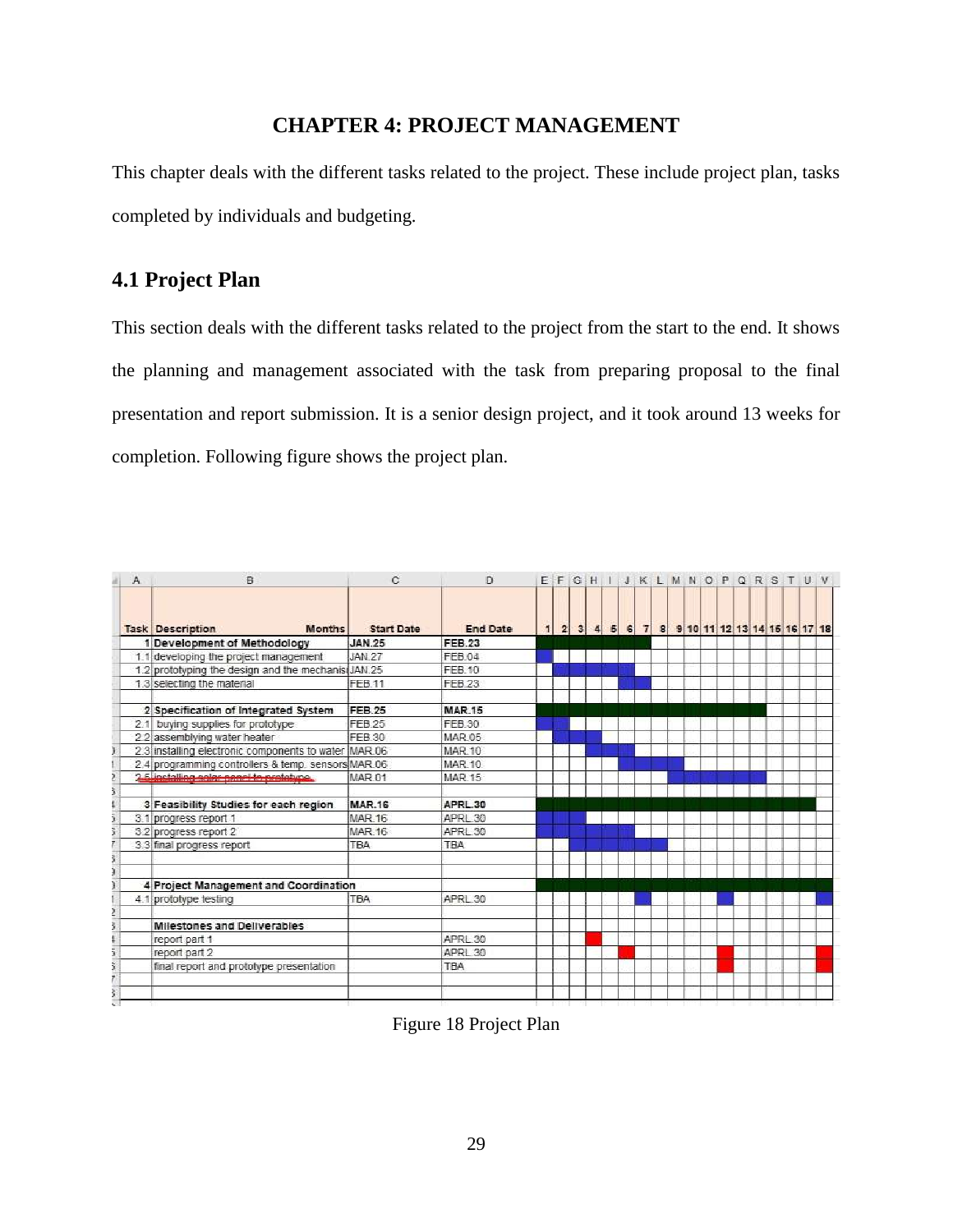#### <span id="page-29-2"></span>**4.2 Contributions of the team members**

It is a senior design project, so four members are doing this project. In the table given below, students name and there IDs are listed below.

<span id="page-29-0"></span>

| <b>ID</b> Number | <b>Member Name</b>     |
|------------------|------------------------|
| 201701489        | Faisal Alzahrani       |
| 201502828        | Faisal Alyami          |
| 201600448        | <b>Waleed Alsubaie</b> |
| 201600922        | <b>Ahmed Barbea</b>    |

Table 2 Name and IDs of Team members

Project was carried in such a way that it was divided into different tasks. These tasks were completed one by one. Each member contributed in different tasks. Some of them were completed individually while mostly tasks included collective contribution of team members. Following table shows the tasks and members.

<span id="page-29-1"></span>

| <b>Tasks</b>                   | Team members Assigned                 |
|--------------------------------|---------------------------------------|
| Designing                      | Faisal Alzahrani, Ahmed Barbea        |
| Manufacturing                  | Faisal Alyami, Waleed Alsubaie        |
| Economic Evaluation of project | Waleed Alsubaie, Ahmed Barbea         |
| Report writing                 | Faisal Alyami, Waleed Alsubaie, Ahmed |
|                                | Barbea                                |
| <b>Final Presentation</b>      | Faisal Alzahrani, Ahmed Barbea        |

Table 3 Tasks and final execution of the project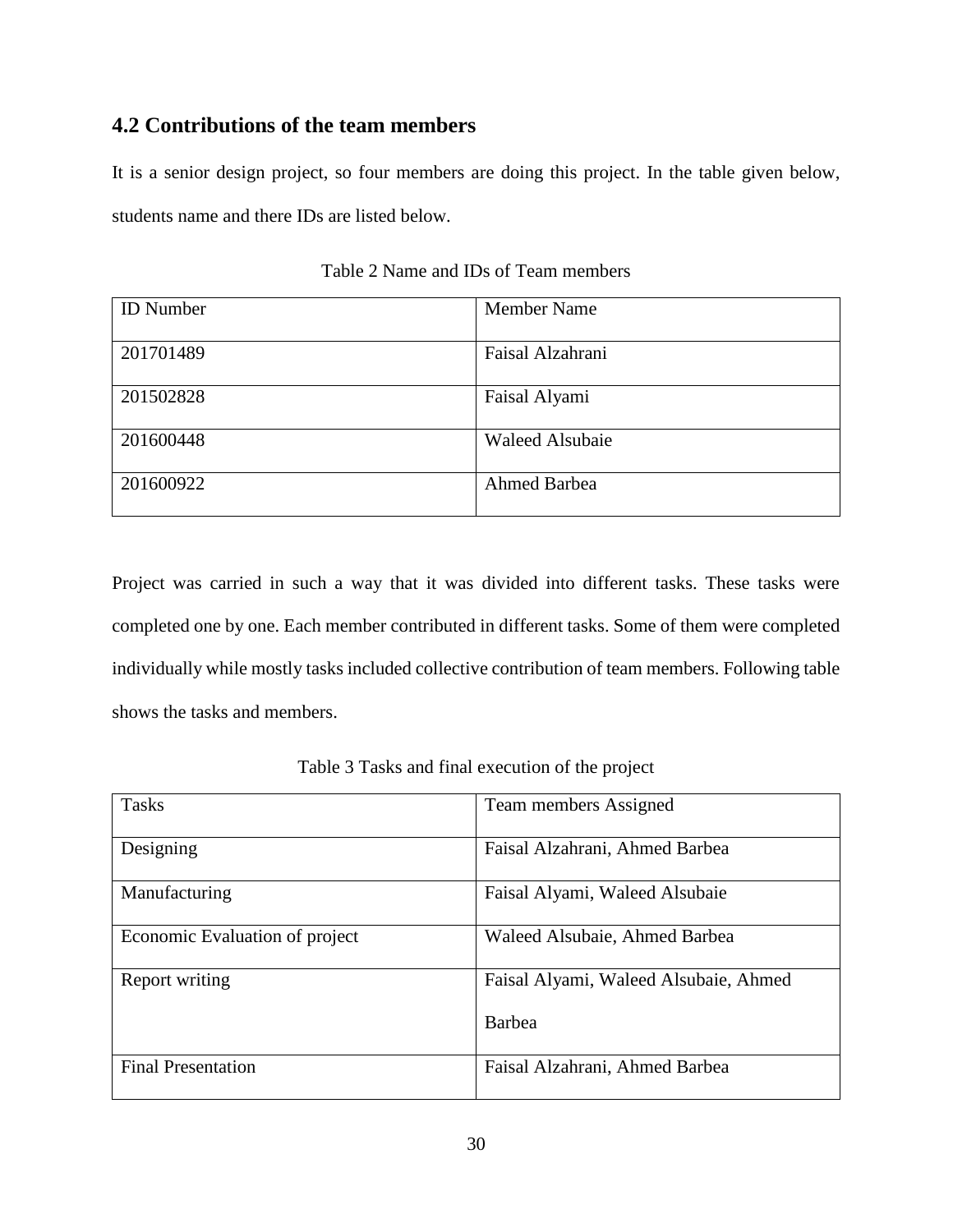# <span id="page-30-1"></span>**4.3 Project Budgeting**

This part covers the budget of the project related only to the components. It also includes all the manufacturing and assembling of the different parts. As mentioned earlier that some components needed to be purchased and others were machined in local markets. At the end of the project, is costed about 5000 SAR in total. Details are given in the following table 4.

<span id="page-30-0"></span>

| Design and Engineering    | Cost (SR)   |
|---------------------------|-------------|
| Frame                     | 1200        |
| Collector                 | 400         |
| Pump                      | 350         |
| Heat Exchanger            | 650         |
| <b>Control Systems</b>    | 200         |
| Tank                      | 600         |
| Labor Cost                | 400         |
| <b>Assembling Cost</b>    | 500         |
| <b>Miscellaneous Cost</b> | 700         |
| <b>Total Cost</b>         | $= 5000$ SR |

Table 4 Project Budgeting (Bill of materials)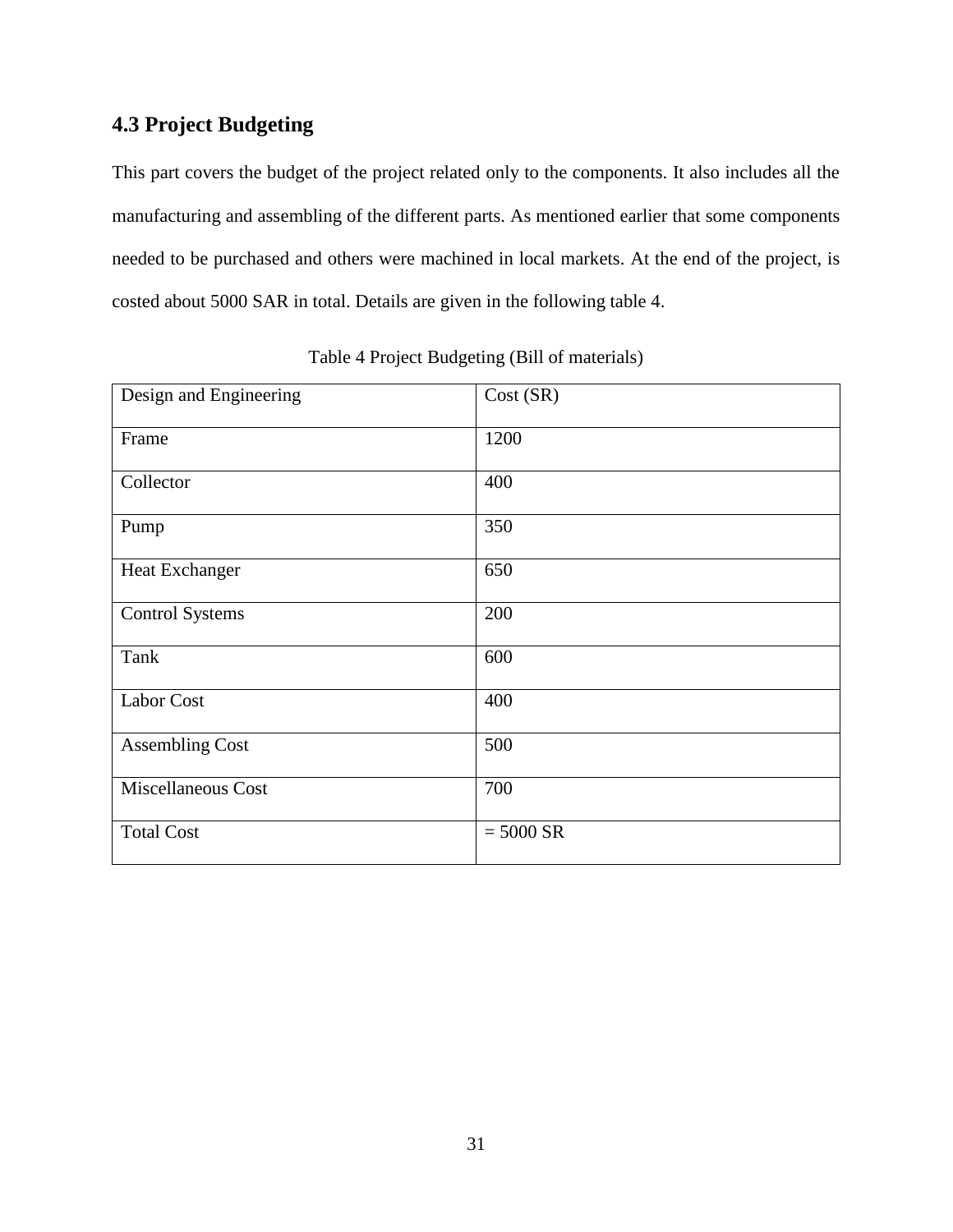#### **CHAPTER 5: PROJECT ANALYSIS**

#### <span id="page-31-1"></span><span id="page-31-0"></span>**5.1 Lifelong Learning**

- This project gave us good experience in terms of technical and engineering knowledge. Overall, it was good while working on a project like this. We got to know new things and learnt unseen things. We improved our research skills like management and software knowledge base. Following are experiences which we came across in our journey of this project.
- In the initial phase of the project, design section of the project was most challenging one. First of all, we studied literature review. We got many designs and, in these designs, to find the best suited one for our conditions and required results was difficult part. Design process became complicated as we were using materials and manufacturing methods from the local markets. At last, we choose a feasible and reliable design for our solar water heater. The project was chosen such that it can be completed within 4 months. We modified some of the components according to availability and requirements and applied reverse engineering.
- Purchasing materials and manufacturing required parts from local venders and machinist was terrible experience. In the era of COVID19, it became difficult to meet the deadlines. Somehow, we managed it also. In designing, it was ensured that materials were selected which were easily available and can give same performance if original or standard material was not available at that time.
- As the project started, we asked our professor and seniors about the software which can help us in designing process. Then we learnt these softwares and used them in designing and planning our project. These includes AutoCAD, Creo and MS Project.

32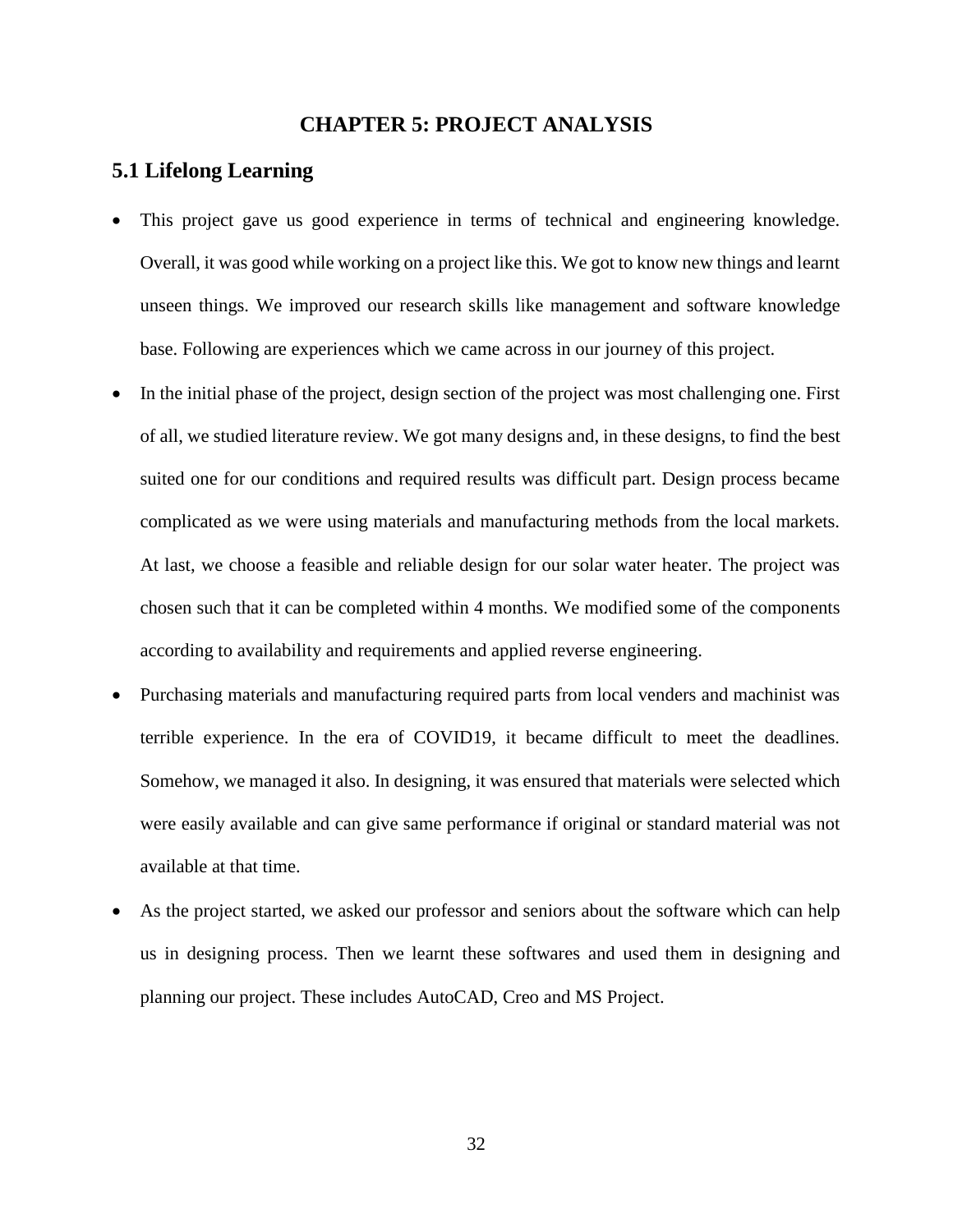#### <span id="page-32-0"></span>**5.2 Impact of our Project**

It has been discussed in the literature review that renewable technologies are increasing day by day. These technologies provide safe, reliable, and cheap sources of energy. Solar technologies are improving and became famous in every field. Solar water heaters are becoming famous in Saudi Arabia also. Impact of solar water heater is discussed on social, economic, and environmental grounds.

- **Social:** Hot water is the need of almost every person. It is used in bathing, cleaning, and cooking. Solar technology is ever growing field which have great opportunities. So, solar water heaters provide social benefits like health, and advancement of technologies. It improves the social standards of people, education and provides opportunities to communicate.
- **Economic:** It is one of the forms of renewable energy consumption. It also uses its own source which is the Sun and does not depend on energy sources of the state. It is cheaper and utilize local sources which increases the productivity of the local markets. It reduces the risks of energy shortages. It also lowers the burden on fossil fuels like gas and oil. Renewable energy technologies like this one can have great impact on economy of regions. It can increase regional development and create jobs for the locals. Only drawback is the high initial investment in these projects. One it is installed; it can serve for 10 to 20 years without much maintenance.
- **Environmental:** Solar water heaters have a great impact on improving the environment. It reduces the carbon emissions by using the clean energy. It creates awareness about climate change by using renewable technology and discouraging oil and gas. Solar water heater can limit green house gases and reduces the water and air pollution.

33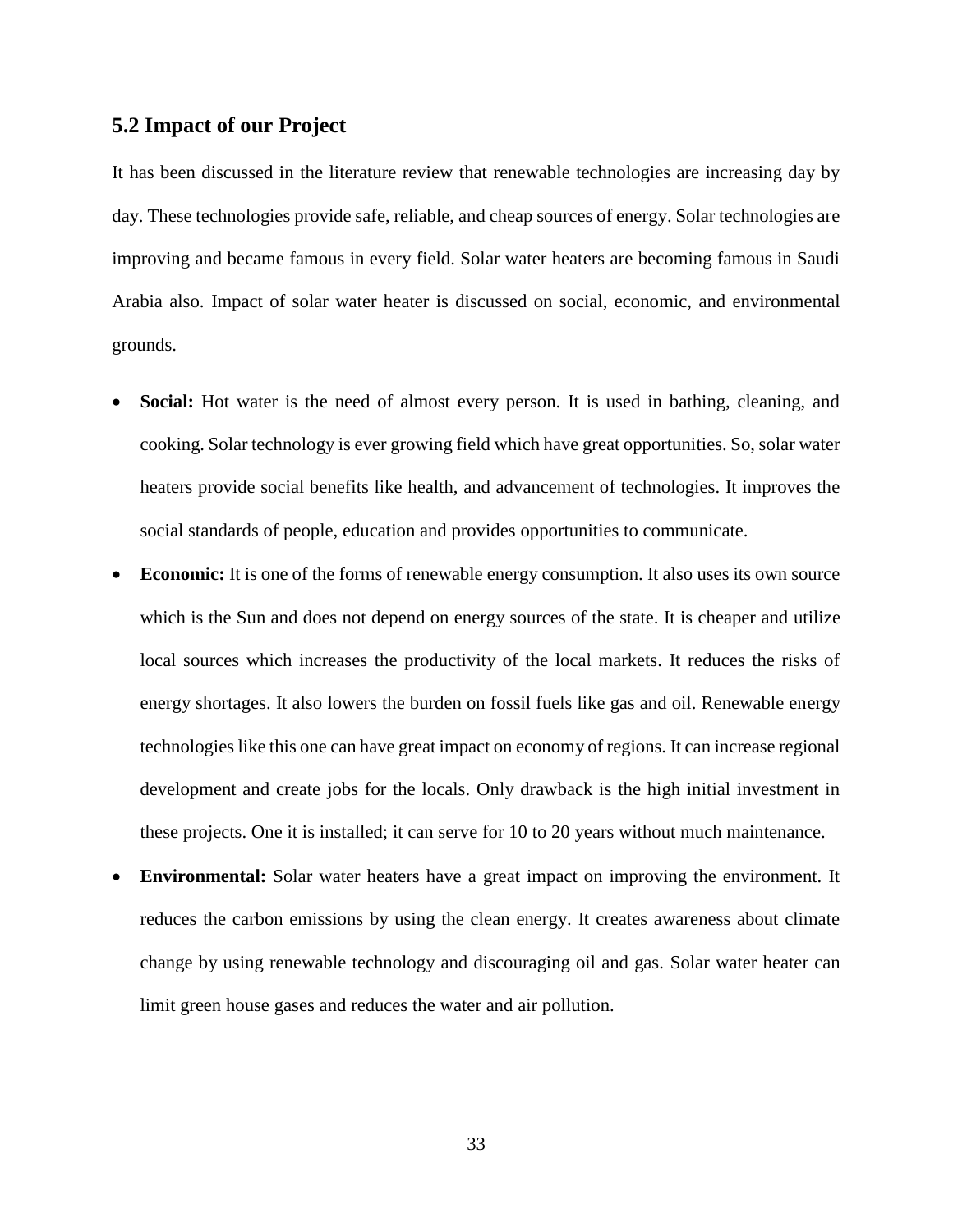#### **CHAPTER 6: CONCLUSION AND RECOMMENDATIONS**

#### <span id="page-33-1"></span><span id="page-33-0"></span>**6.1 Conclusion**

It was a senior design project and intended to design and fabricate a solar water heater. This project was completed by following the research and theoretical knowledge. A reliable and low-cost solar water heater according to the local needs was developed as stated in the objectives. It involved a great research knowledge while designing the components and management skills. A critical study was made, and survey of local markets was done to ensure the availability of materials and manufacturing methods. All the parts were manufactured and assembled to achieve the desired results by using the local materials and technologies.

As stated earlier that project was designed and completed with local needs, it helps a lot to reduce the cost of project. It reduces the time and cost of the materials and manufacturing. It was a good project which involved four people.

It was a great privilege for us to work in this project and complete it within time. We leant many research skills from our Professor which were used in achieving goals of the project. Cost effectiveness was the main objective which was fulfilled throughout the project. We learnt to work more in less time. New softwares were learnt and new experiences were faced.

#### <span id="page-33-2"></span>**6.2 Recommendations**

There are many design improvement ideas which can be implemented. Some of it are given below:

- Collector material and design should be improved which can provide better efficiency in low sunny areas.
- Heat exchanger can be designed with regional needs and according to the type of applications.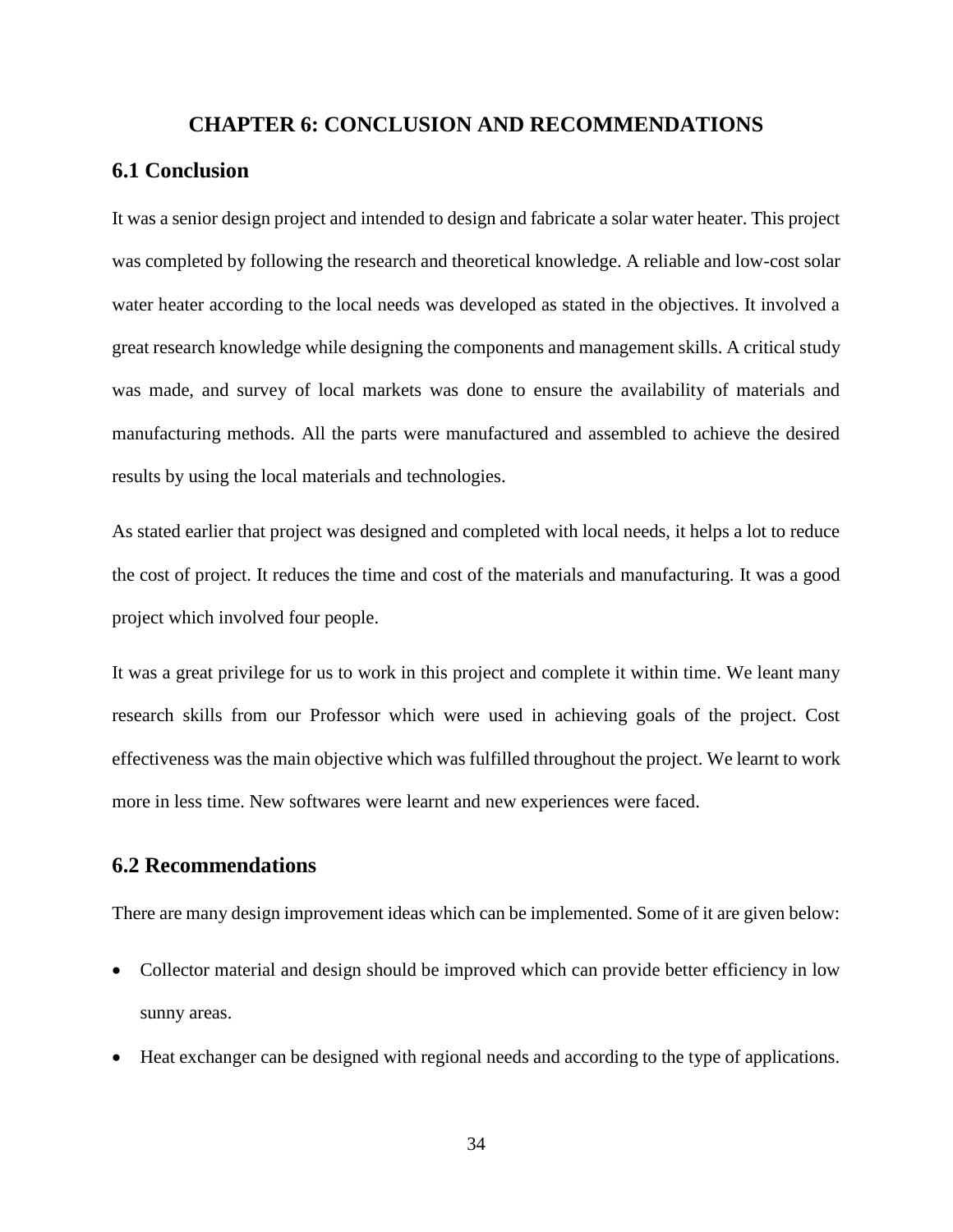Such materials should be developed which do not overheat. Overheating effects the performance of solar water heater.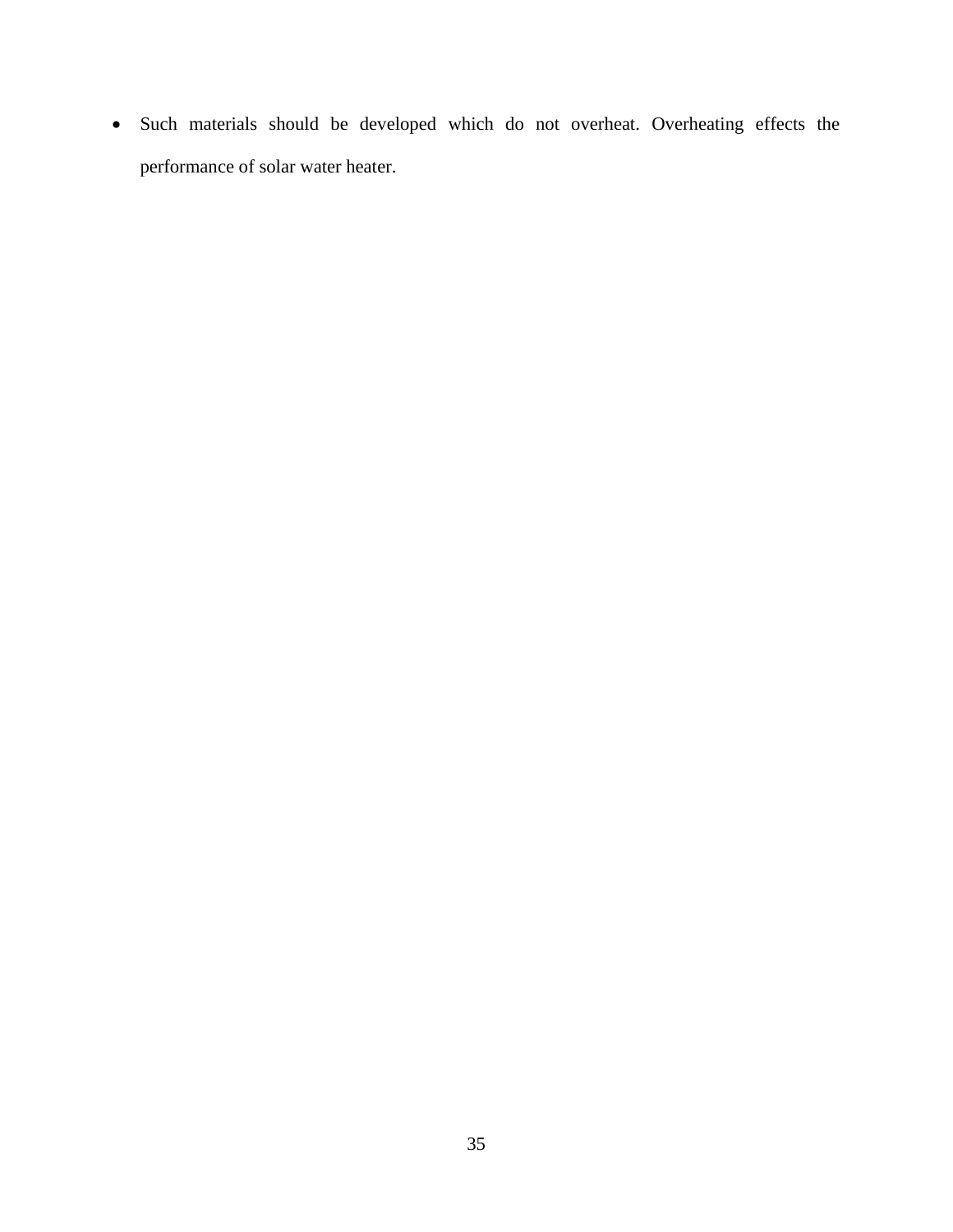#### <span id="page-35-0"></span>**References**

- 1. Bennet T. (2007). "Solar thermal water heating, a simplified modeling approach".
- 2. Ken Butti, John Perlin (1980) "A Golden Thread," Van Nostrand Reinhold Company.
- 3. Charles Smith (1995). "History of Solar Energy Revisiting, Past Solar Power Technology Review".
- 4. Roger Taylor (2006). "Solar thermal technolgy and applications", NREL, pp 7.
- 5. Harrison J, Tiedeman T (1997). "Solar Water Heating Options in Florida", Florida Solar Energy Centre. Rpt: FSEC-EN-9-85.
- 6. Soteris A. Kalogirou (2004). "Solar thermal collectors and applications.", Progress in Energy and Combustion Science 30, pp 231–295.
- 7. K. Sivakumar, N. Krishna Mohan and B. Sivaraman (2005) "Performance analysis of elliptical heat pipe solar collector" Indian Journal of Science and Technology
- 8. Al-Madani, Hussain (2006). "The performance of a cylindrical solar water heater." Renewable Energy Vol. 31, pp 1751-1763
- 9. K. S. Ong, W. L. Tong, Sheriwati, K. Low (2011). "System Performance of Heat Pipe Solar Water Heaters" 10th IHPS, Taipei, Taiwan, pp 261-266.
- 10. https://nobel.bg/wpcontent/uploads/2018/09/APOLLON\_SWH\_Technical\_Manual\_ENG\_V 6\_28\_01\_2015.pdf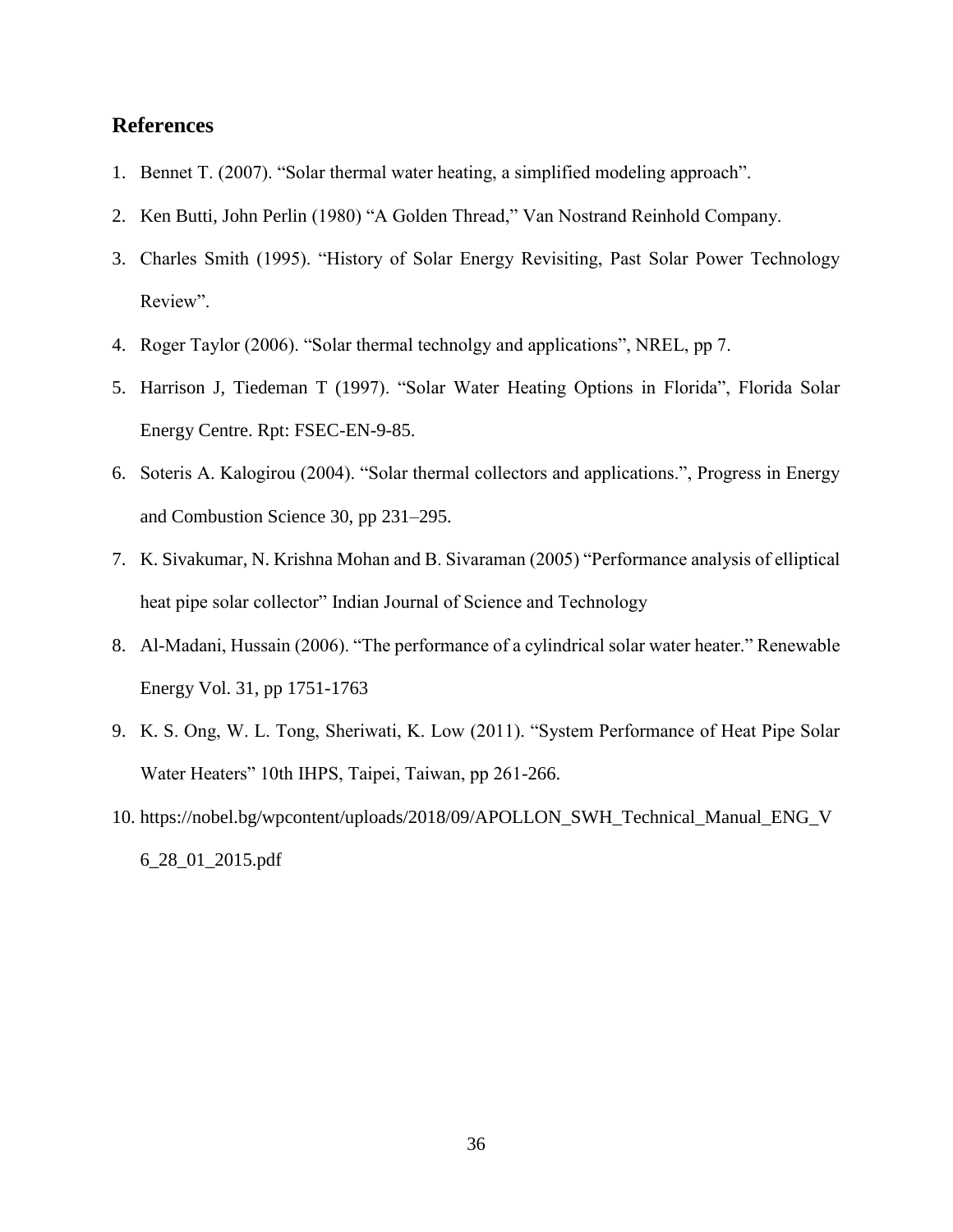## <span id="page-36-0"></span>**APPENDIX A: PROGRESS REPORT**

| <b>SEMESTER:</b>               | YEAR:                     | <b>ACADEMIC</b> |  |
|--------------------------------|---------------------------|-----------------|--|
| <b>PROJECT</b><br><b>TITLE</b> | <b>Solar Water Heater</b> |                 |  |
| <b>SUPERVISORS</b>             |                           |                 |  |

# **Student Group**

| <b>ID</b> Number | <b>Member Name</b>     |
|------------------|------------------------|
| 201701489        | Faisal Alzahrani       |
| 201502828        | Faisal Alyami          |
| 201600448        | <b>Waleed Alsubaie</b> |
| 201600922        | <b>Ahmed Barbea</b>    |

## **Task Distribution**

| <b>Tasks</b>                   | Team members Assigned                 |
|--------------------------------|---------------------------------------|
| Designing                      | Faisal Alzahrani, Ahmed Barbea        |
| Manufacturing                  | Faisal Alyami, Waleed Alsubaie        |
| Economic Evaluation of project | Waleed Alsubaie, Ahmed Barbea         |
| Report writing                 | Faisal Alyami, Waleed Alsubaie, Ahmed |
|                                | Barbea                                |
| <b>Final Presentation</b>      | Faisal Alzahrani, Ahmed Barbea        |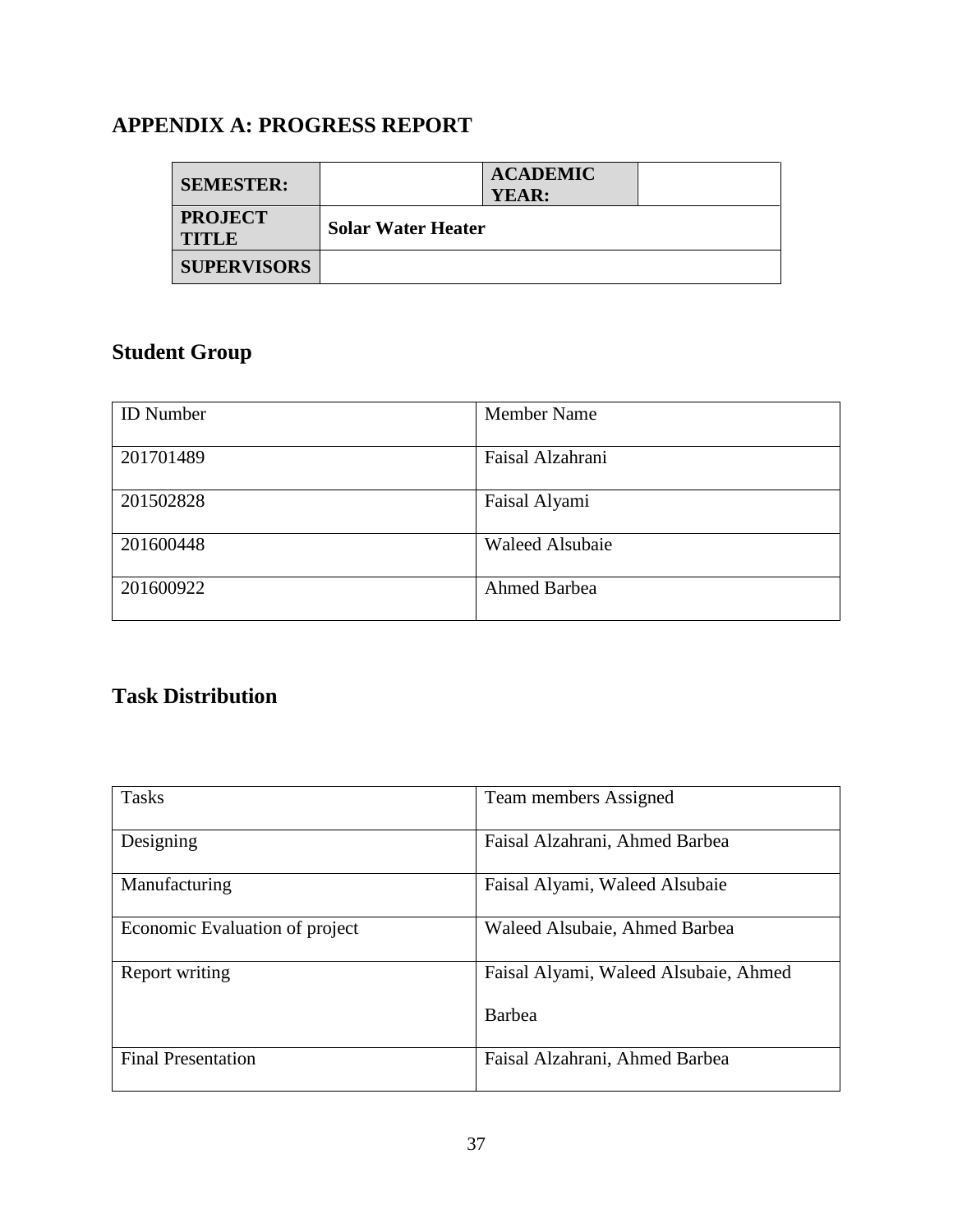# **Project Plan**

| $\mathcal{A}$ | B                                                    | C                 | Ð                 |  |  |  |  |  |  |  |  | EFGHIJKLMNOPQRSTUV                           |  |
|---------------|------------------------------------------------------|-------------------|-------------------|--|--|--|--|--|--|--|--|----------------------------------------------|--|
|               | <b>Task Description</b><br><b>Months</b>             | <b>Start Date</b> | <b>End Date</b>   |  |  |  |  |  |  |  |  | 1 2 3 4 5 6 7 8 9 10 11 12 13 14 15 16 17 18 |  |
|               | 1 Development of Methodology                         | <b>JAN.25</b>     | <b>FEB.23</b>     |  |  |  |  |  |  |  |  |                                              |  |
|               | 1.1 developing the project management                | <b>JAN 27</b>     | <b>FFB04</b>      |  |  |  |  |  |  |  |  |                                              |  |
|               | 1.2 prototyping the design and the mechanis JAN.25   |                   | FFB 10            |  |  |  |  |  |  |  |  |                                              |  |
|               | 1.3 selecting the material                           | FEB.11            | FEB <sub>23</sub> |  |  |  |  |  |  |  |  |                                              |  |
|               | 2 Specification of Integrated System                 | <b>FEB.25</b>     | <b>MAR.15</b>     |  |  |  |  |  |  |  |  |                                              |  |
|               | 2.1 buying supplies for prototype                    | FEB 25            | FEB 30            |  |  |  |  |  |  |  |  |                                              |  |
|               | 2.2 assemblying water heater                         | FEB 30            | <b>MAR 05</b>     |  |  |  |  |  |  |  |  |                                              |  |
|               | 2.3 installing electronic components to water MAR.06 |                   | <b>MAR.10</b>     |  |  |  |  |  |  |  |  |                                              |  |
|               | 2.4 programming controllers & temp. sensors MAR.06   |                   | <b>MAR 10</b>     |  |  |  |  |  |  |  |  |                                              |  |
|               | 2.5 installing solar panel to prototype.             | <b>MAR 01</b>     | <b>MAR.15</b>     |  |  |  |  |  |  |  |  |                                              |  |
|               | 3 Feasibility Studies for each region                | <b>MAR.16</b>     | APRL.30           |  |  |  |  |  |  |  |  |                                              |  |
|               | 3.1 progress report 1                                | <b>MAR.16</b>     | APRL 30           |  |  |  |  |  |  |  |  |                                              |  |
|               | 3.2 progress report 2                                | <b>MAR.16</b>     | APRL 30           |  |  |  |  |  |  |  |  |                                              |  |
|               | 3.3 final progress report                            | <b>TBA</b>        | <b>TBA</b>        |  |  |  |  |  |  |  |  |                                              |  |
|               |                                                      |                   |                   |  |  |  |  |  |  |  |  |                                              |  |
|               | 4 Project Management and Coordination                |                   |                   |  |  |  |  |  |  |  |  |                                              |  |
|               | 4.1 prototype testing                                | <b>TBA</b>        | APRL 30           |  |  |  |  |  |  |  |  |                                              |  |
|               | Milestones and Deliverables                          |                   |                   |  |  |  |  |  |  |  |  |                                              |  |
|               | report part 1                                        |                   | APRL 30           |  |  |  |  |  |  |  |  |                                              |  |
|               | report part 2                                        |                   | APRL 30           |  |  |  |  |  |  |  |  |                                              |  |
|               | final report and prototype presentation              |                   | <b>TBA</b>        |  |  |  |  |  |  |  |  |                                              |  |
|               |                                                      |                   |                   |  |  |  |  |  |  |  |  |                                              |  |
|               |                                                      |                   |                   |  |  |  |  |  |  |  |  |                                              |  |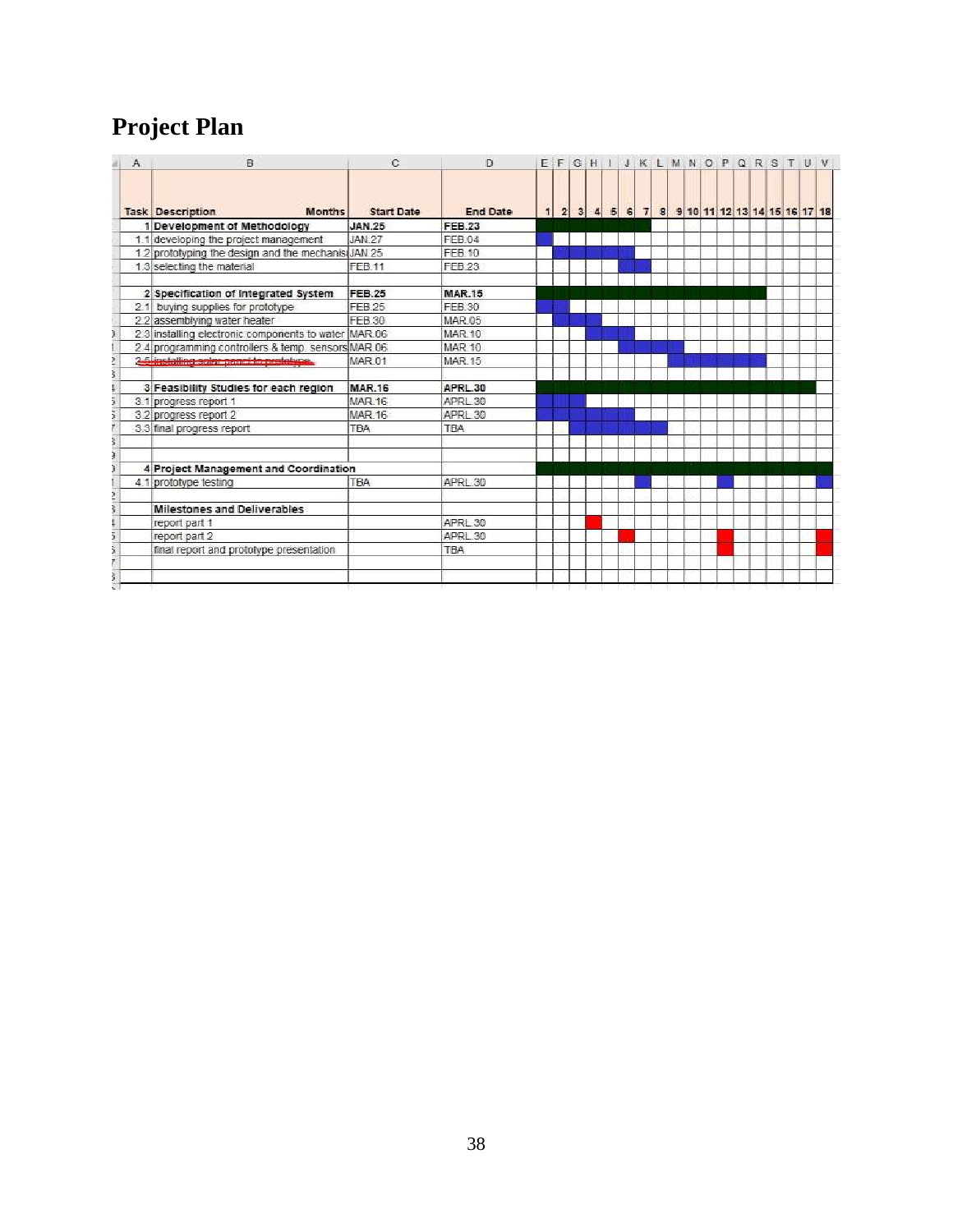## <span id="page-38-0"></span>**APPENDIX B: PROJECT BUDGETING**

| Design and Engineering | Cost (SR)   |
|------------------------|-------------|
| Frame                  | 1200        |
| Collector              | 400         |
| Pump                   | 350         |
| Heat Exchanger         | 650         |
| <b>Control Systems</b> | 200         |
| Tank                   | 600         |
| <b>Labor Cost</b>      | 400         |
| <b>Assembling Cost</b> | 500         |
| Miscellaneous Cost     | 700         |
| <b>Total Cost</b>      | $= 5000$ SR |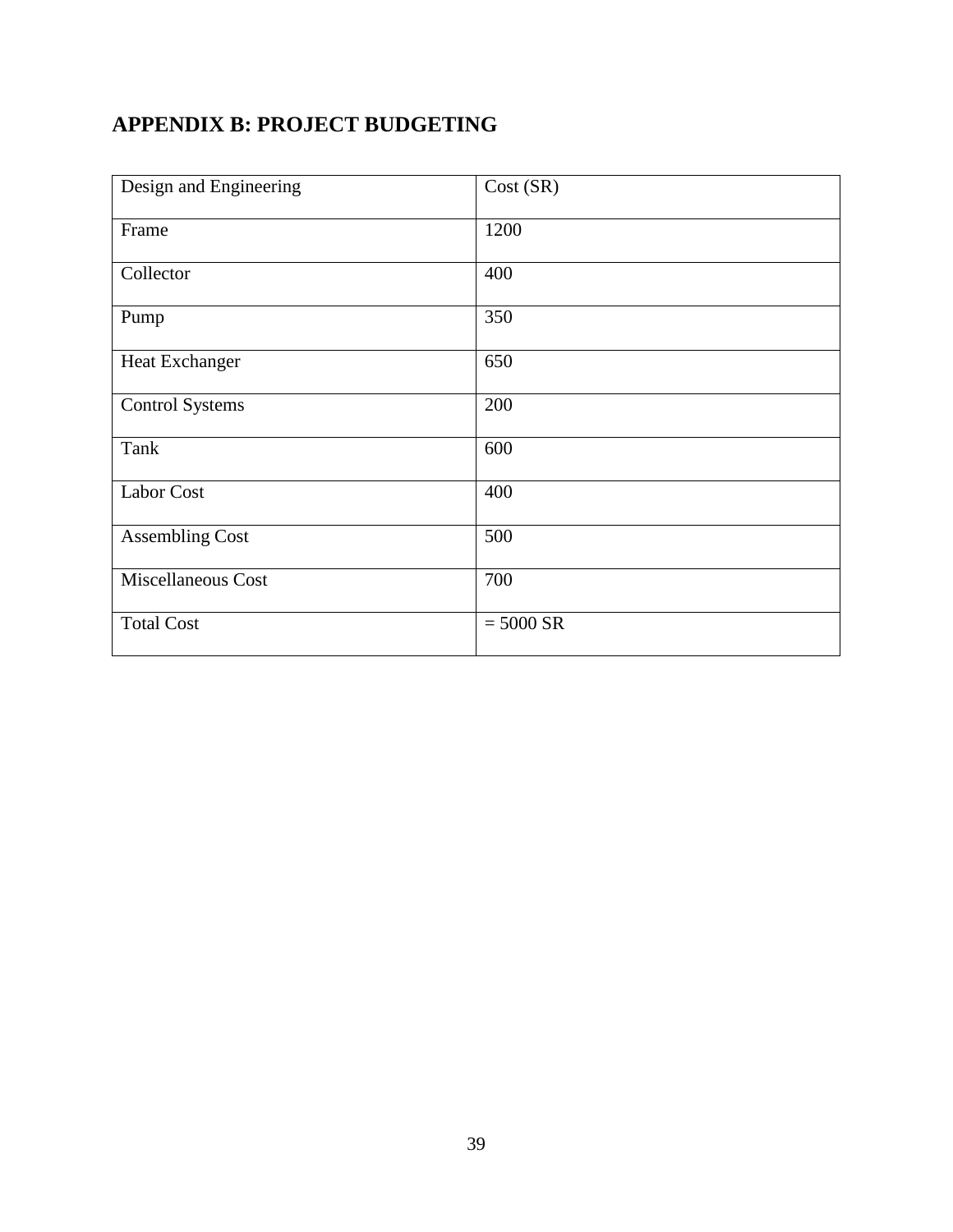## <span id="page-39-0"></span>**APPENDIX C: DESIGN SHEET**

### **Frame Dimensions**

| Nr. | <b>PART NAME</b>                           | <b>DIMENSIONS</b> | QTY.           |
|-----|--------------------------------------------|-------------------|----------------|
| 1   | Beam L (Laminate section 60 x 2.5mm)       | 2060 x 60mm       | $\overline{2}$ |
| 2   | Beam L (Laminate section 60 x 2.5mm)       | 2250 x 60mm       | $\overline{2}$ |
| 4   | Beam L (Laminate section 60 x 2.5mm)       | 925 x 60mm        | $\overline{2}$ |
| 5   | <b>Collector Support</b>                   | 940mm             | $\overline{2}$ |
| 6   | Beam (Laminate section 33 x 2mm)           | 980mm             | 4              |
| 7   | <b>Boiler Support</b>                      |                   | 2              |
| 8   | Plastic Cover for Supporting Strips (Slab) |                   | 2              |
| 9   | Hexagon Head Bolt M8                       | M8x16             | 28             |
| 10  | <b>Hex Nut M8</b>                          |                   | 24             |
| 11  | Washer                                     | Ø8                | 4              |
| 12  | Hexagon Head Screw with Washer             |                   |                |

# **System Design**

| NUMBER OF COLLECTORS                        |         |  |
|---------------------------------------------|---------|--|
| SYSTEM WEIGHT EMPTY / FULL (kg)             | 137/302 |  |
| MAX WATER TANK OPERATING PRESSURE (bar)     | в       |  |
| CLOSED CIRCUIT MAX OPERATING PRESSURE (bar) | 3.5.    |  |

| <b>WATER STORAGE TANK</b>        | <b>160H</b> |
|----------------------------------|-------------|
| DIMENSIONS (mm)                  | 580x1150    |
| WEIGHT EMPTY (kg)                | 66          |
| <b>JACKET CAPACITY (II)</b>      | 13          |
| JACKET SURFACE (m <sup>3</sup> ) | 0.92        |
| MAX TEST PRESSURE (bar)          | 12          |
| MAX OPERATING PRESSURE (bar)     | -8          |
|                                  |             |